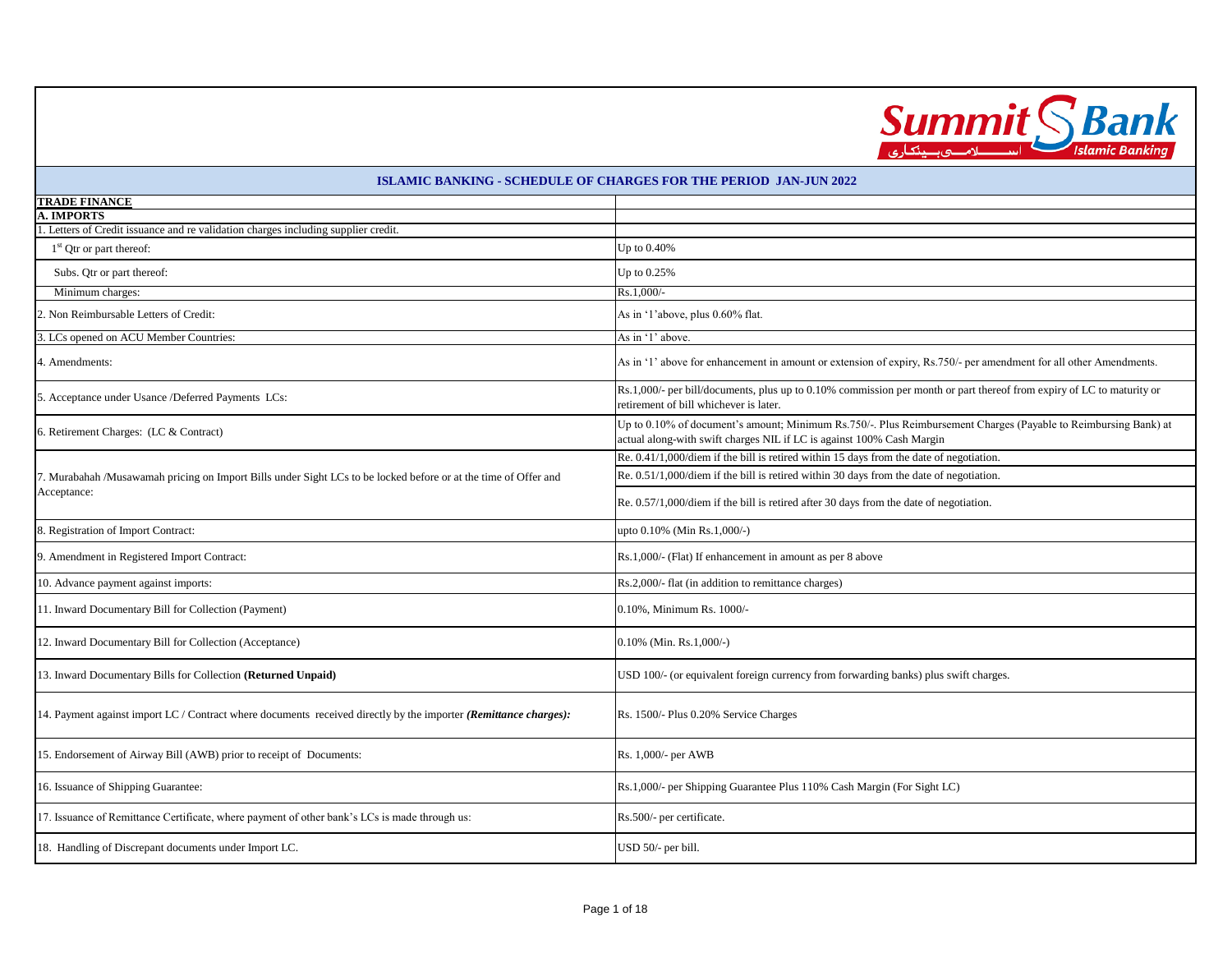

| <b>ISLAMIC BANKING - SCHEDULE OF CHARGES FOR THE PERIOD JAN-JUN 2022</b>                                                                   |                                                                                                                                |  |
|--------------------------------------------------------------------------------------------------------------------------------------------|--------------------------------------------------------------------------------------------------------------------------------|--|
| 19. L/C & Contract Cancellation Charges                                                                                                    | Rs . 500/- Flat per cancellation Plus Correspondent Bank Charges at Actual along-with swift charges.                           |  |
| 20. Clearance of consignment under terms of limit approved or forced clearance by the bank                                                 | Commission @ 0.25% on C & F value of consignment Minimum Rs. 1000/- per consignment                                            |  |
| 21. Lodgment of Documents (Payment against Goods) under Bank Inland Letter of Credit:                                                      | @0.20% Minimum, Rs.500/- plus profit @60 paisa per Rs1000 per day from the date of lodgment till retirement                    |  |
| 22. Handling Charges in lieu of Exchange where importer buy Foreign exchange from any other Bank for LC opened/contract<br>registered with | 0.30% with Minimum of Rs.500/-                                                                                                 |  |
| <b>B. EXPORTS</b>                                                                                                                          |                                                                                                                                |  |
| Letters of Credit:                                                                                                                         |                                                                                                                                |  |
| a) Advising:                                                                                                                               | Rs 1,000/- per LC.                                                                                                             |  |
| b) Amendment Advising:                                                                                                                     | Rs 500/- per amendment.                                                                                                        |  |
| c) Adding Confirmation on LCs:                                                                                                             | Case to case basis depending upon Country & Bank risk, minimum USD 150/- per quarter, payable by Exporter or as<br>applicable. |  |
| d) Transfer of LC:                                                                                                                         | Rs 1000/- plus Swift Charges                                                                                                   |  |
| e) Negotiation of Rupee bills under L/C                                                                                                    | 0.25%, Minimum Rs.500/-                                                                                                        |  |
| 2. Reimbursement paid to other banks from Vostro Accounts                                                                                  | Rs.1,000/- per transaction.                                                                                                    |  |
| . Processing of documents under LCs restricted on other banks:                                                                             | Rs.500/- per document                                                                                                          |  |
| 4. Handling of Duty Drawback Claims:                                                                                                       | 0.25% Minimum Rs.500/- per claim.                                                                                              |  |
| 5. Documentary Collection:                                                                                                                 | Rs.300/ per collection.                                                                                                        |  |
| 5. Service Charges on Export Documents:                                                                                                    | Up to 0.13% on realization.                                                                                                    |  |
| 7. Export Development Surcharge Handling Charges:                                                                                          | Rs.80/- per bill realized.                                                                                                     |  |
| 8. Unrealized Documents Negotiated under reserve:                                                                                          | Re 0.57/1,000/diem from date of negotiation till recovery from customer.                                                       |  |
| 9. Advance Payment Processing                                                                                                              | 0.13%, Minimum Rs. 1000/-                                                                                                      |  |
| 10. Research and Development Claim Processing Charges                                                                                      | Rs. 500/- per Processing                                                                                                       |  |
| 11. Issuance of NOC to other Bank                                                                                                          | Rs. 500/- flat per NOC                                                                                                         |  |
| 12. E.E/E.F. Verification Processing Fees:                                                                                                 | Rs. 1,500/- per case flat                                                                                                      |  |
| 13. Freight Subsidy Handling Charges                                                                                                       | 0.35% per claim with a minimum of Rs 300/-                                                                                     |  |
| C. LOCAL TRADE                                                                                                                             |                                                                                                                                |  |
| . Letter of credit Issuance Charges                                                                                                        |                                                                                                                                |  |
| $1st$ Qtr or part there of:                                                                                                                | Up to 0.40%                                                                                                                    |  |
| Subs. Qtr or part thereof:                                                                                                                 | Up to $0.25\%$                                                                                                                 |  |
| Minimum Charges:<br>Rs.1500/-                                                                                                              |                                                                                                                                |  |
| 2. Amendments:-                                                                                                                            | As in '1' above for enhancement in amount or extension of expiry, Rs.750/- per amendment for all other amendments.             |  |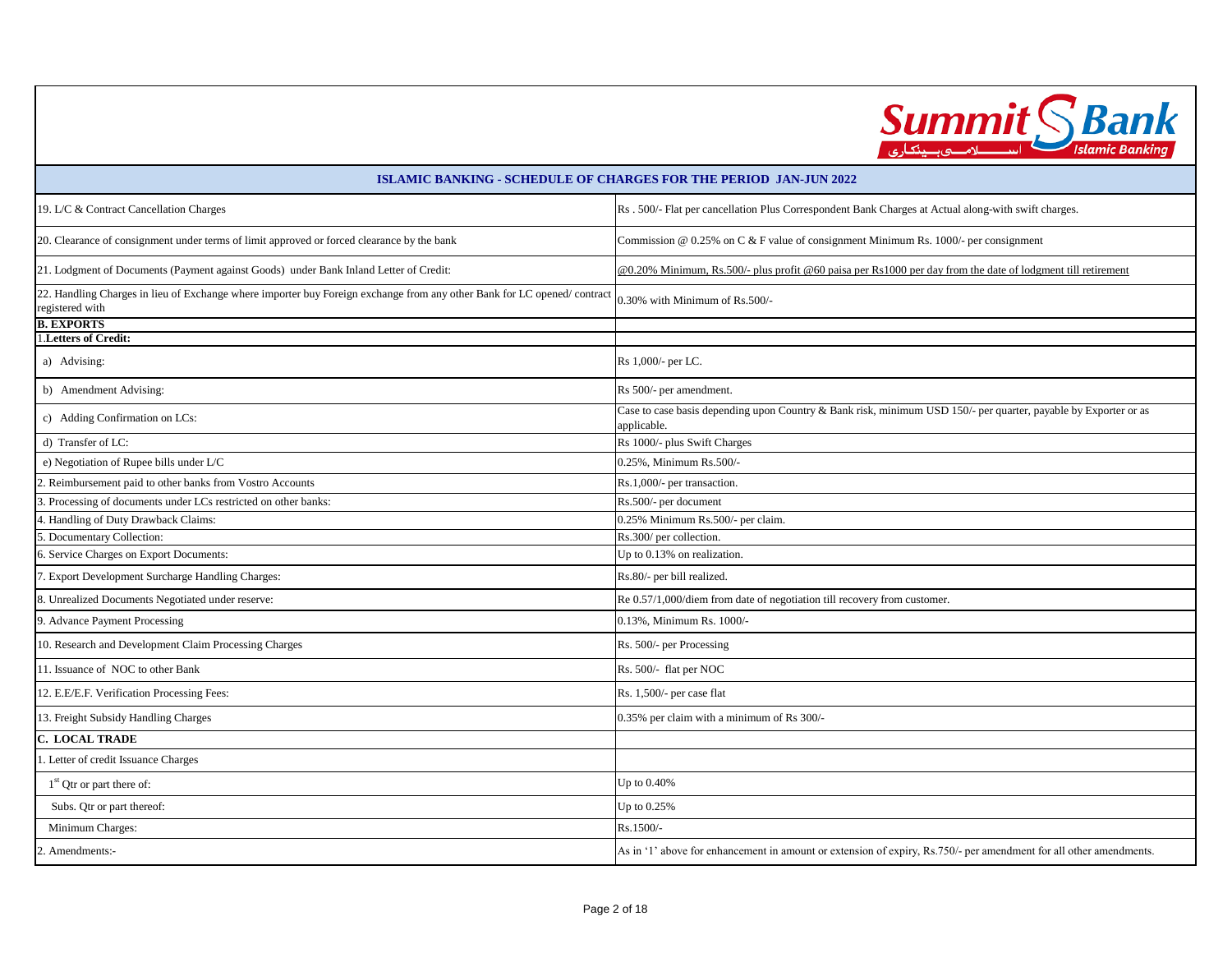

|                                                                                                                                                                                                                                                                                                                                                                     | <b>ISLAMIC BANKING - SCHEDULE OF CHARGES FOR THE PERIOD JAN-JUN 2022</b>                                                                                          |
|---------------------------------------------------------------------------------------------------------------------------------------------------------------------------------------------------------------------------------------------------------------------------------------------------------------------------------------------------------------------|-------------------------------------------------------------------------------------------------------------------------------------------------------------------|
| 3. Acceptances Commission:                                                                                                                                                                                                                                                                                                                                          | Rs.1,000/- per bill/documents, plus up to 0.125 % Commission per month or part thereof from expiry of LC to maturity or<br>retirement of bill whichever is later. |
| 4. Murabahah /Musawamah pricing Unpaid Sight Bills (Payment against goods) to be locked before or at the time of Offer<br>and Acceptance:                                                                                                                                                                                                                           | Re 0.41/1,000/diem if the bill is retired within 10 days from the date of negotiation.                                                                            |
|                                                                                                                                                                                                                                                                                                                                                                     | Re 0.45/1,000/diem if the bill is retired within 15 days from the date of negotiation.                                                                            |
|                                                                                                                                                                                                                                                                                                                                                                     | Re 0.57/1,000/diem if the bill is retired after 15 days from the date of negotiation.                                                                             |
| 5. Negotiation/Retirement Charges:                                                                                                                                                                                                                                                                                                                                  | 0.50% of bill Amount; Minimum Rs.1,000/- per document.                                                                                                            |
| 6. Documentary Collections Inward:                                                                                                                                                                                                                                                                                                                                  | 0.50% per document, Min. Rs.750/-                                                                                                                                 |
| . Documentary Collections Outward:                                                                                                                                                                                                                                                                                                                                  | 0.50% per document, Min. Rs.750/-                                                                                                                                 |
| <b>CASH SERVICES</b>                                                                                                                                                                                                                                                                                                                                                |                                                                                                                                                                   |
| A. FOREIGN REMITTANCES                                                                                                                                                                                                                                                                                                                                              |                                                                                                                                                                   |
| Outward Telegraphic Transfer & Demand Drafts                                                                                                                                                                                                                                                                                                                        | USD 10/- or equivalent                                                                                                                                            |
| <b>Cancellation:</b>                                                                                                                                                                                                                                                                                                                                                |                                                                                                                                                                   |
| a) Demand Drafts (if Original is returned upon cancellation):<br>Demand Draft (if stolen or lost)/Issuance of Duplicate Draft:                                                                                                                                                                                                                                      | USD 5/- or equivalent.<br>USD 10/- or equivalent, upon confirmation of non encashment and completion of formalities.                                              |
| b) Telegraphic Transfer:                                                                                                                                                                                                                                                                                                                                            | USD 10/- or equivalent upon receipt of confirmation of non-payment.                                                                                               |
| 3. Issuance of Encashment Certificates:                                                                                                                                                                                                                                                                                                                             | Rs.500/- for remittances over 3 months old,<br>Rs.1,000/- for remittances over 2 years old                                                                        |
| a) 0.2% if funds remitted locally or abroad within 14 days from date of deposit in Foreign Currency Account. (Charges are not<br>applicable on FC cash withdrawals)<br>4. Remittance against Foreign Currency notes deposited in Foreign Currency Accounts<br>b) Also applicable in case of surrender of cash USD notes by exporters against export to Afghanistan. |                                                                                                                                                                   |
| <b>B. FOREIGN COLLECTION</b>                                                                                                                                                                                                                                                                                                                                        |                                                                                                                                                                   |
| . Outward:                                                                                                                                                                                                                                                                                                                                                          | USD 10/- or equivalent per collection.                                                                                                                            |
| 2. Inward                                                                                                                                                                                                                                                                                                                                                           | USD 5/- or equivalent plus DD/TT Charges as in 'A1' above per instrument                                                                                          |
| 3. Outward Bills Returned Unpaid:                                                                                                                                                                                                                                                                                                                                   | Rs.750/-                                                                                                                                                          |
| 4. Issuance of Proceeds Realization Certificates:                                                                                                                                                                                                                                                                                                                   | Rs.500/- per Certificate for remittances over 3 months old, Rs.1,000/- per certificate for remittances over 2 years old.                                          |
| C. PURCAHSE OF FOREIGN CURRENCY INSTRUMENTS<br>(As per limits prescribed by Prudential Regulations)                                                                                                                                                                                                                                                                 |                                                                                                                                                                   |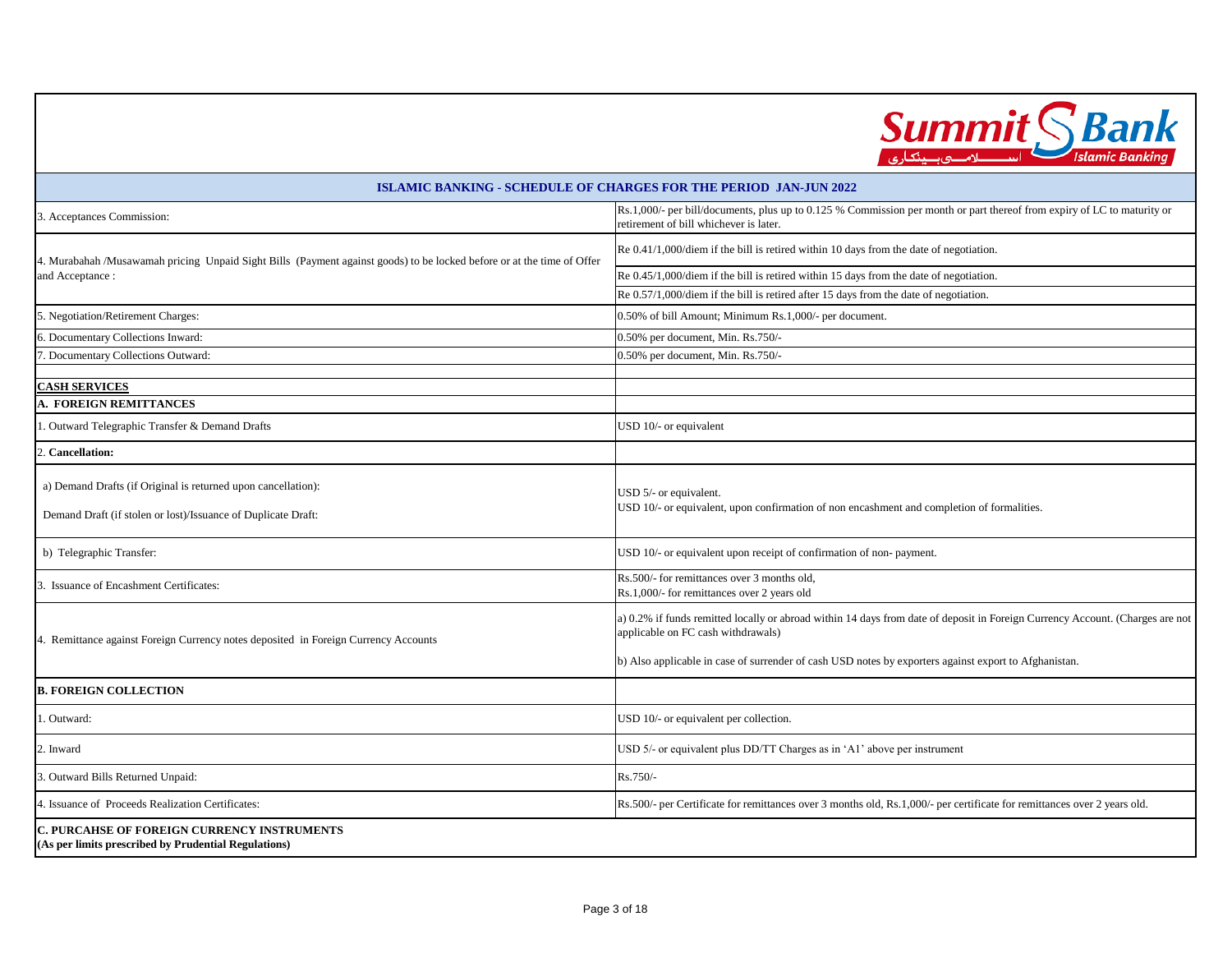

| 1. Encashment of TCs:                                           | 1.0% Minimum USD 5/-                                                        |  |  |
|-----------------------------------------------------------------|-----------------------------------------------------------------------------|--|--|
| D. FOREIGN EXCHANGE PERMITS & "M" FORM APPROVALS (ALL KINDS)    |                                                                             |  |  |
| 1. Fresh cases:                                                 | Rs.2,000/-                                                                  |  |  |
| 2. Per Subsequent Renewal:                                      | $Rs.1,500/-$                                                                |  |  |
| 3. "M" Form Processing                                          | Rs.250/-                                                                    |  |  |
| <b>E. LOCAL REMITTANCES</b>                                     |                                                                             |  |  |
| . Outward Telegraphic Transfer & Demand Drafts                  |                                                                             |  |  |
| a) Up to Rs.10,000:                                             | 0.25%; Min. Rs.25/-                                                         |  |  |
| b) Up to Rs.100,000:                                            | 0.20%; Min. Rs.40/-                                                         |  |  |
| c) Up to Rs.1,000,000:                                          | 0.10%; Min. Rs.200/-                                                        |  |  |
| d) Up to Rs.2,000,000:                                          | 0.075%; Min. Rs.500/-                                                       |  |  |
| e) Over Rs.2,000,000:                                           | 0.060%; Min. Rs.500/-                                                       |  |  |
| 2. Issuance of Pay Orders                                       | Free of Charge.                                                             |  |  |
| 3. Issuance of CDR                                              | Free of Charge.                                                             |  |  |
| 4. Issuance of Rupee Traveller Cheques                          | Free for A/c Holders.                                                       |  |  |
| 5. Issuance of Duplicate R.T.C                                  | Rs.500/- (being processing Fee per application).                            |  |  |
| 6. Cancellation:                                                |                                                                             |  |  |
| a) Demand Draft (if original is returned upon cancellation):    | Rs.250/-                                                                    |  |  |
| Demand Draft (if stolen or lost)/Issuance of Duplicate Draft):  | Rs.500/- upon confirmation of non encashment and completion of formalities. |  |  |
| b) Telegraphic Transfer:                                        | Rs.500/- on receipt of re-credit confirmation from paying bank.             |  |  |
| c) Pay Order & CDR (if original is returned upon cancellation): | Rs.100/-                                                                    |  |  |
| Pay Order & CDR (if stolen or lost)/ Issuance of duplicate)     | Rs.150/-                                                                    |  |  |
| d) Refund in Lieu of Lost R.T.C                                 | Rs. 500/- per application for refund                                        |  |  |
| <b>F. LOCAL COLLECTION</b>                                      |                                                                             |  |  |
| 1. Outward:                                                     | 0.05%; Minimum Rs.100/-                                                     |  |  |
| 2. Outward Return Charges                                       | Rs.100/-                                                                    |  |  |
| 3. Inward:                                                      | Rs.100/- plus DD/TT/PO Charges                                              |  |  |
| 4. Inter City Clearing.                                         | Rs.100/- per Cheque.                                                        |  |  |
| 5. Inter City Return Charges                                    | Rs.100/- per Cheque.                                                        |  |  |
|                                                                 |                                                                             |  |  |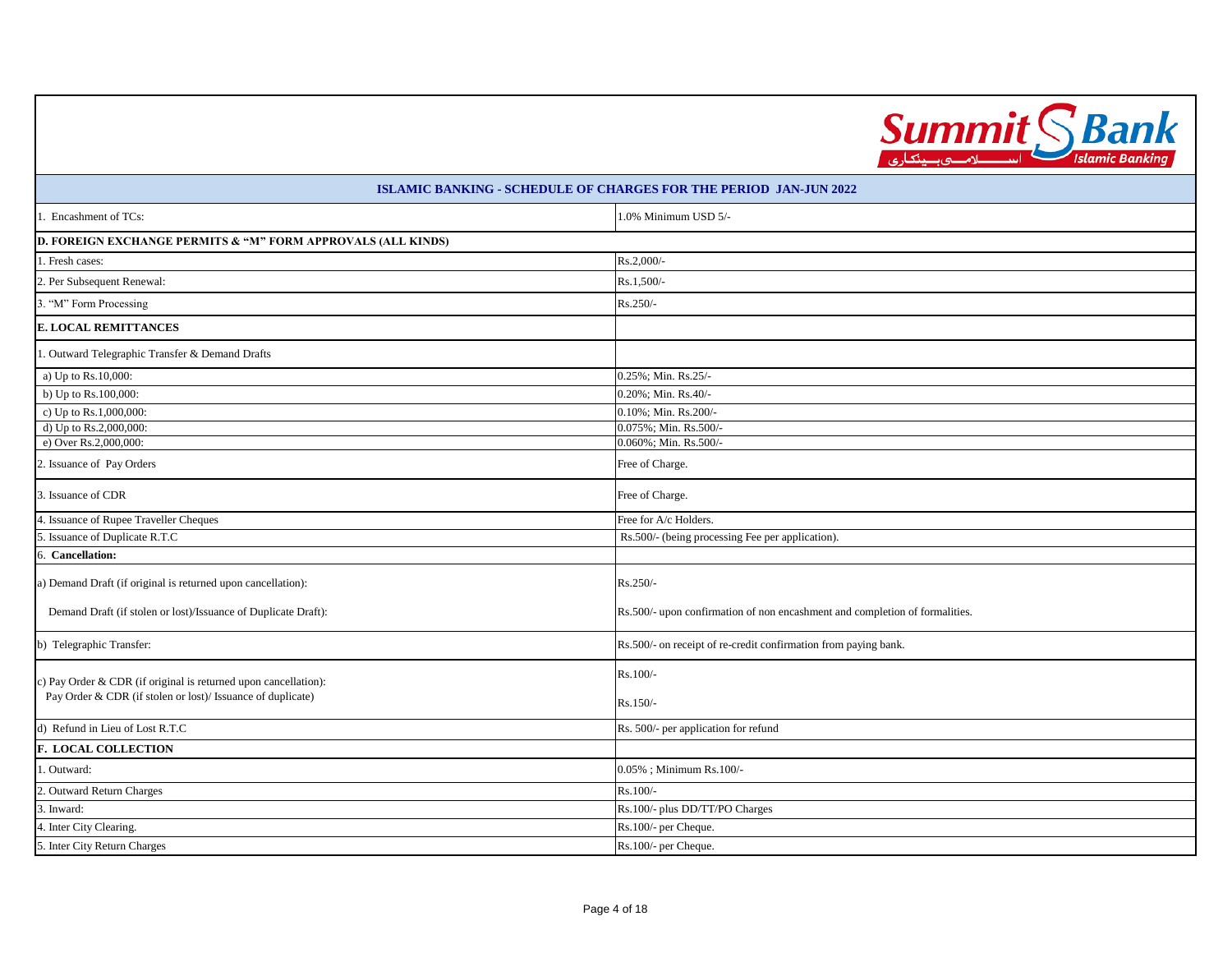

| <b>G. ADVANCES / FINANCES</b>                       |                                                                                                                                                                                                                                                                                          |  |
|-----------------------------------------------------|------------------------------------------------------------------------------------------------------------------------------------------------------------------------------------------------------------------------------------------------------------------------------------------|--|
| Legal Counsel:                                      |                                                                                                                                                                                                                                                                                          |  |
| . IN-HOUSE LEGAL ASSISTANCE:                        | Rs 2,500/- minimum per document / case                                                                                                                                                                                                                                                   |  |
| <b>OUTSIDE LEGAL ASSISTANCE:</b>                    | At Actual                                                                                                                                                                                                                                                                                |  |
| 2. Project Examination fee:                         | Up to 1% of the facilities requested, where applicable.                                                                                                                                                                                                                                  |  |
| 3. Arrangement/Syndication Fee:                     | As per mutual agreement with the customer.                                                                                                                                                                                                                                               |  |
| 4. Documentation Charges:                           | Actual ; plus Rs 1,000/- documents vetting charges                                                                                                                                                                                                                                       |  |
| 5. Security Maintenance Charges:                    | As and where applicable.                                                                                                                                                                                                                                                                 |  |
| 6. Facility Review Fee                              | Minimum Rs. 5000/- or as per arrangement with client                                                                                                                                                                                                                                     |  |
| 7. Financing Assessment/ Need- Evaluation Fee:      | Bank may charge a fixed fee for processing and evaluation of the Financing application with prior agreement with customer.<br>This fee shall not be charged as a percentage of the Finance amount or conditional with fulfilling certain future requirement or<br>as Commitment charges. |  |
| a) Mortgages:                                       |                                                                                                                                                                                                                                                                                          |  |
| . Property Valuation Charges:                       | At Actual                                                                                                                                                                                                                                                                                |  |
| ii. Takaful / Insurance                             | At Actual                                                                                                                                                                                                                                                                                |  |
| iii. Administrative Charges                         | As applicable.                                                                                                                                                                                                                                                                           |  |
| b) Pledged Stock:                                   |                                                                                                                                                                                                                                                                                          |  |
| Godown Rent:                                        | At Actual                                                                                                                                                                                                                                                                                |  |
| ii. Godown Staff Salaries:                          | At Actual                                                                                                                                                                                                                                                                                |  |
| iii. Godown Inspection:                             | At Actual                                                                                                                                                                                                                                                                                |  |
| iv. Delivery Supervision Charges:                   | At Actual                                                                                                                                                                                                                                                                                |  |
| v. Muccaddam Charges:                               | At Actual                                                                                                                                                                                                                                                                                |  |
| vi. Delivery Order Issuance:                        | Rs.250/- per delivery order.                                                                                                                                                                                                                                                             |  |
| vii. Takaful / Insurance Premium:                   | At Actual                                                                                                                                                                                                                                                                                |  |
| viii. Physical Inspection of trade goods            | At Actual                                                                                                                                                                                                                                                                                |  |
| c) Hypothecated Securities:                         |                                                                                                                                                                                                                                                                                          |  |
| Stock Inspection Charges:                           | At Actual                                                                                                                                                                                                                                                                                |  |
| ii. Takaful / Insurance Premium:                    | At Actual.                                                                                                                                                                                                                                                                               |  |
| d) Securities and Safe Custody Services (Islamic) : |                                                                                                                                                                                                                                                                                          |  |
| . Account opening and maintenance charges:          | Rs.1,500/- for individuals, Rs.2,000/- for other customers. Charges per annum, payable up-front.                                                                                                                                                                                         |  |
| ii. Safe Custody - On shares/securities             | 0.10% flat, payable up-front, chargeable quarterly on market value (as the case may be) of shares/securities at the start of the<br>quarter.                                                                                                                                             |  |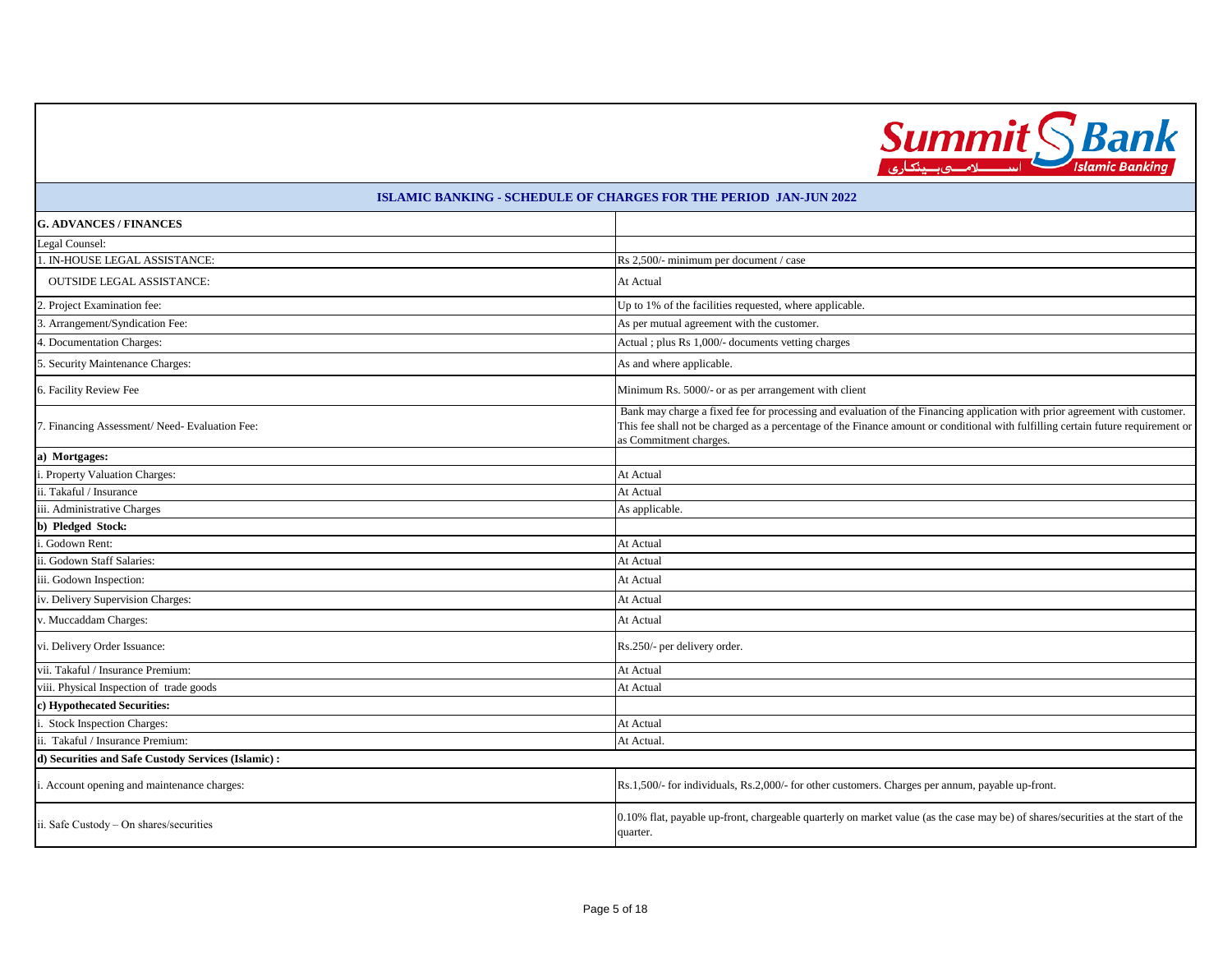|                | <b>Bank</b><br><b>Summit</b><br><b>Islamic Banking</b> |
|----------------|--------------------------------------------------------|
| <b>UN 2022</b> |                                                        |
|                |                                                        |

|                                                                                                                                           |                                                                                                                                       | ISLAMIC BANKING - SCHEDULE OF CHARGES FOR THE PERIOD JAN-JUN 2022                        |                                            |
|-------------------------------------------------------------------------------------------------------------------------------------------|---------------------------------------------------------------------------------------------------------------------------------------|------------------------------------------------------------------------------------------|--------------------------------------------|
| iii. Handling -Sale/Purchase of shares/securities:                                                                                        |                                                                                                                                       | 0.10% flat on market value or cost (as the case may be) of the shares/securities.        |                                            |
| iv. Handling-Deposit/withdrawal shares/ securities *                                                                                      |                                                                                                                                       | 0.10% flat on market value or cost (as the case may be) as at date of deposit/withdrawal |                                            |
|                                                                                                                                           | v. Collection of profit/return/dividends on shares in safe custody *<br>0.10% flat on the amount of profit/return/dividend collected. |                                                                                          |                                            |
| vi. Takaful / Insurance, stamp duty, taxes, brokerages, transfer fee, CDC charges, registration fee, postage & Courier charges: At Actual |                                                                                                                                       |                                                                                          |                                            |
| * These services charges do not apply in the case of our financing against shares/securities.                                             |                                                                                                                                       |                                                                                          |                                            |
| vii. Search Reports:                                                                                                                      |                                                                                                                                       | At Actual                                                                                |                                            |
| viii. Registration of Financing with SBP:                                                                                                 |                                                                                                                                       | Rs.3000/-                                                                                |                                            |
| <b>H. GUARANTEES</b>                                                                                                                      |                                                                                                                                       |                                                                                          |                                            |
| Bank Guarantee (Slabs)                                                                                                                    |                                                                                                                                       |                                                                                          |                                            |
|                                                                                                                                           |                                                                                                                                       | <b>Per Quarter Charges</b>                                                               |                                            |
| <b>Amount Range</b>                                                                                                                       |                                                                                                                                       | 1st Quarter or Part thereof                                                              | <b>Subsequent Quarters or part thereof</b> |
| Amount upto                                                                                                                               | 500,000                                                                                                                               | 2,000                                                                                    | 1,750                                      |
| 500,001                                                                                                                                   | 800,000                                                                                                                               | 3,200                                                                                    | 2,800                                      |
| 800,001                                                                                                                                   | 1,000,000                                                                                                                             | 4,000                                                                                    | 3,500                                      |
| 1,000,001                                                                                                                                 | 1,500,000                                                                                                                             | 6,000                                                                                    | 5,250                                      |
| 1,500,001<br>2,000,001                                                                                                                    | 2,000,000<br>2,500,000                                                                                                                | 8,000<br>10,000                                                                          | 7,000<br>8,750                             |
| 2,500,001                                                                                                                                 | 3,000,000                                                                                                                             | 12,000                                                                                   | 10,500                                     |
| 3,000,001                                                                                                                                 | 3,500,000                                                                                                                             | 14,000                                                                                   | 12,250                                     |
| 3,500,001                                                                                                                                 | 4,000,000                                                                                                                             | 16,000                                                                                   | 14,000                                     |
| 4,000,001                                                                                                                                 | 4,500,000                                                                                                                             | 18,000                                                                                   | 15,750                                     |
| 4,500,001                                                                                                                                 | 5,000,000                                                                                                                             | 20,000                                                                                   | 17,500                                     |
| 5,000,001                                                                                                                                 | 5,500,000                                                                                                                             | 22,000                                                                                   | 19,250                                     |
| 5,500,001                                                                                                                                 | 6,000,000                                                                                                                             | 24,000                                                                                   | 21,000                                     |
| 6,000,001                                                                                                                                 | 6,500,000                                                                                                                             | 26,000                                                                                   | 22,750                                     |
| 6,500,001                                                                                                                                 | 7,000,000                                                                                                                             | 28,000                                                                                   | 24,500                                     |
| 7,000,001                                                                                                                                 | 7,500,000                                                                                                                             | 30,000                                                                                   | 26,250                                     |
| 7,500,001                                                                                                                                 | 8,000,000                                                                                                                             | 32,000                                                                                   | 28,000                                     |
| 8,000,001                                                                                                                                 | 8,500,000                                                                                                                             | 34,000                                                                                   | 29,750                                     |
| 8,500,001                                                                                                                                 | 9,000,000                                                                                                                             | 36,000                                                                                   | 31,500                                     |
| 9,000,001<br>9,500,001                                                                                                                    | 9,500,000                                                                                                                             | 38,000                                                                                   | 33,250                                     |
| 10,000,001                                                                                                                                | 10,000,000<br>12,500,000                                                                                                              | 40,000<br>50,000                                                                         | 35,000<br>43,750                           |
| 12,500,001                                                                                                                                | 15,000,000                                                                                                                            | 60,000                                                                                   | 52,500                                     |
| 15,000,001                                                                                                                                | 17,500,000                                                                                                                            | 70,000                                                                                   | 61,250                                     |
|                                                                                                                                           |                                                                                                                                       |                                                                                          |                                            |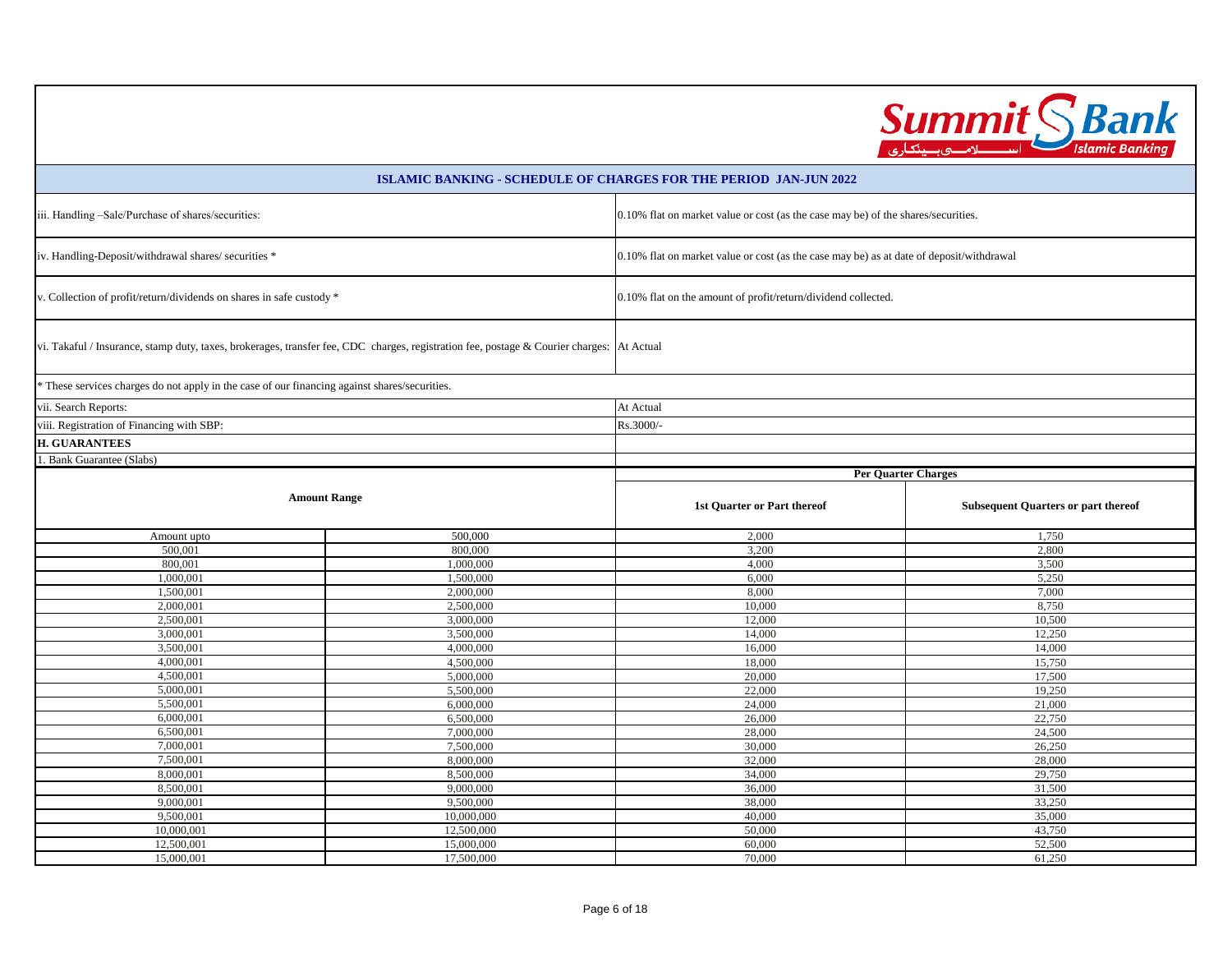

| 17,500,001 | 20,000,000  | 80,000  | 70,000  |
|------------|-------------|---------|---------|
| 20,000,001 | 22,500,000  | 90,000  | 78,750  |
| 22,500,001 | 25,000,000  | 100,000 | 87,500  |
| 25,000,001 | 27,500,000  | 110,000 | 96,250  |
| 27,500,001 | 30,000,000  | 120,000 | 105,000 |
| 30,000,001 | 32,500,000  | 130,000 | 113,750 |
| 32,500,001 | 35,000,000  | 140,000 | 122,500 |
| 35,000,001 | 37,500,000  | 150,000 | 131,250 |
| 37,500,001 | 40,000,000  | 160,000 | 140,000 |
| 40,000,001 | 42,500,000  | 170,000 | 148,750 |
| 42,500,001 | 45,000,000  | 180,000 | 157,500 |
| 45,000,001 | 47,500,000  | 190,000 | 166,250 |
| 47,500,001 | 50,000,000  | 200,000 | 175,000 |
| 50,000,001 | 52,500,000  | 210,000 | 183,750 |
| 52,500,001 | 55,000,000  | 220,000 | 192,500 |
| 55,000,001 | 57,500,000  | 230,000 | 201,250 |
| 57,500,001 | 60,000,000  | 240,000 | 210,000 |
| 60,000,001 | 62,500,000  | 250,000 | 218,750 |
| 62,500,001 | 65,000,000  | 260,000 | 227,500 |
| 65,000,001 | 67,500,000  | 270,000 | 236,250 |
| 67,500,001 | 70,000,000  | 280,000 | 245,000 |
| 70,000,001 | 72,500,000  | 290,000 | 253,750 |
| 72,500,001 | 75,000,000  | 300,000 | 262,500 |
| 75,000,001 | 77,500,000  | 310,000 | 271,250 |
| 77,500,001 | 80,000,000  | 320,000 | 280,000 |
| 80,000,001 | 82,500,000  | 330,000 | 288,750 |
| 82,500,001 | 85,000,000  | 340,000 | 297,500 |
| 85,000,001 | 87,500,000  | 350,000 | 306,250 |
| 87,500,001 | 90,000,000  | 360,000 | 315,000 |
| 90,000,001 | 92,500,000  | 370,000 | 323,750 |
| 92,500,001 | 95,000,000  | 380,000 | 332,500 |
| 95,000,001 | 97,500,000  | 390,000 | 341,250 |
| 97,500,001 | 100,000,000 | 400,000 | 350,000 |

"Note:

The above charges are subject to adjustment taking into account the business considerations / commitments, with the approval of the competent authority. The Resident Shariah Board Member of Summit Bank Limited has allowed fee against services rendered at the time of issuance of letter of guarantee such as documentation, credit assessment, correspondence, account maintenance, monitoring, handling of documents, etc. All guarantees amount exce attract additional service charges of Rs.8,000/- per Million each (per quarter or part thereof) + Rs.4,000/- for subsequent quarters."

| 2. Amendments:                   | Rs.500/- per amendment. Enhancement in amount or extension of expiry to be charged as per 1 above. |  |
|----------------------------------|----------------------------------------------------------------------------------------------------|--|
| 3. Guarantees Approval from SBP: | $Rs.1,000/-$ per case                                                                              |  |
| <b>II. CONSUMER BANKING</b>      |                                                                                                    |  |
| a) Summit Auto - Ijarah :        |                                                                                                    |  |
| <i>i</i> . Processing Fee.       | Rs. 7,500/- (New/Used Cars) per case upfront (Non-refundable).                                     |  |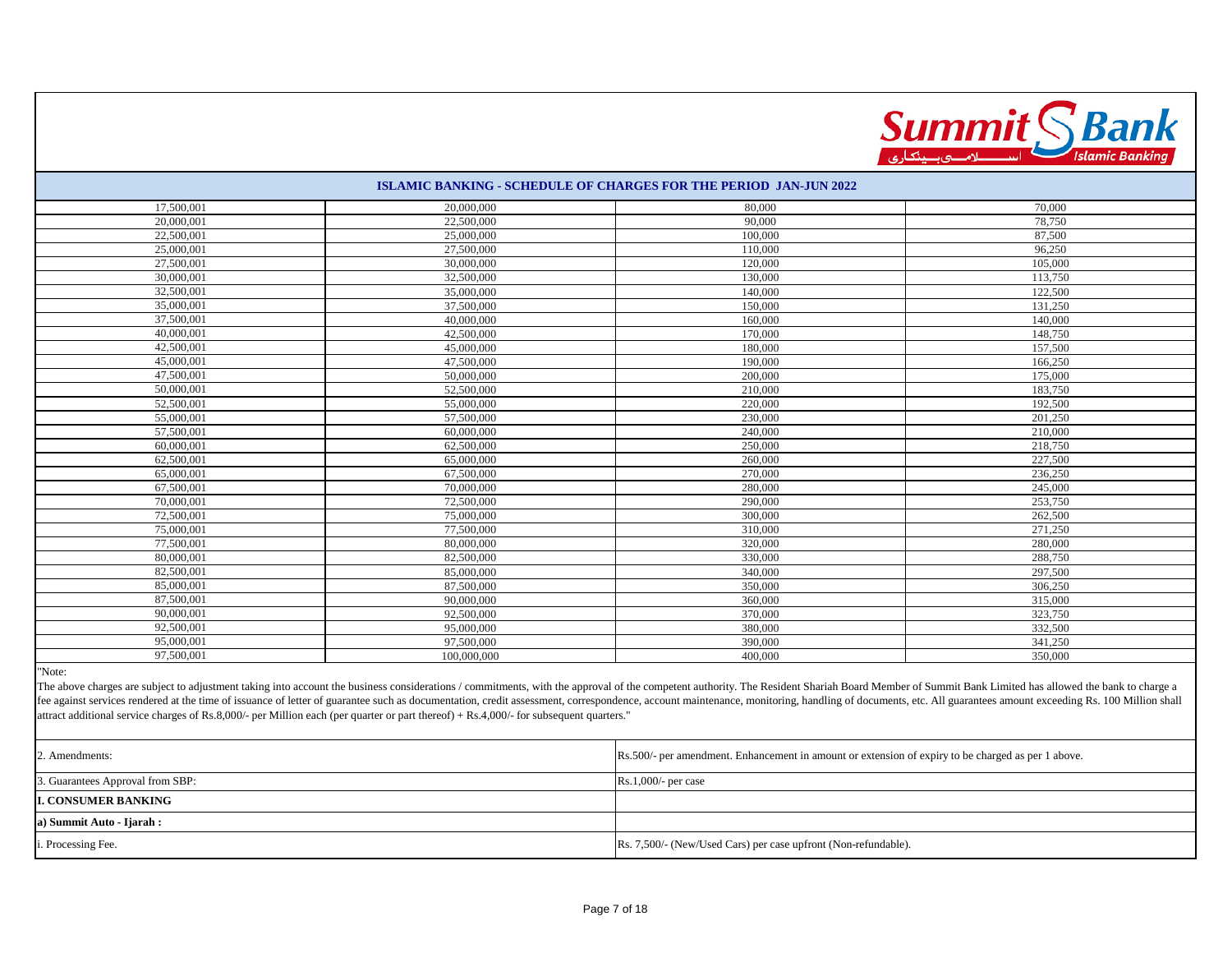

| <b>ISLAMIC BANKING - SCHEDULE OF CHARGES FOR THE PERIOD JAN-JUN 2022</b> |                                                                                                                                                                                                                |  |
|--------------------------------------------------------------------------|----------------------------------------------------------------------------------------------------------------------------------------------------------------------------------------------------------------|--|
| ii. Vehicles Registration Charges:                                       | At Actual                                                                                                                                                                                                      |  |
| iii. Charity on Late Rental Payment:                                     | Rs. 1200/- Per Late Payment Installment                                                                                                                                                                        |  |
| iv. Purchase Price on Early Settlement :                                 | Within 01 Year 5% of Outstanding Principal Amount.<br>After 01 Year 3% of Outstanding Principal Amount.                                                                                                        |  |
| v. Re-possession charges:                                                | Rs. 30,000/- or actual (whichever is higher) + Tax                                                                                                                                                             |  |
| vi. Cheque Return Charges                                                | Rs.1,000/- per return                                                                                                                                                                                          |  |
| vii. Vehicle Takaful / Tracker                                           | As per Actual                                                                                                                                                                                                  |  |
| viii. Vehicle Evaluation Charges (used)                                  | As per Actual                                                                                                                                                                                                  |  |
| ix. Legal notice fee                                                     | As per Actual                                                                                                                                                                                                  |  |
| x. Advertisement for sale of vehicles repossessed from defaulted client  | At actual cost.                                                                                                                                                                                                |  |
|                                                                          | Bank will have the rights to review rental / principal periodically for next term based on performance during the applicable<br>period.                                                                        |  |
| b) Summit Bank Housing Finance (Diminishing Musharakah)                  |                                                                                                                                                                                                                |  |
| i. Processing Fee:                                                       | 0.05% or Rs. 5,000/- (Whichever is Higher) Non-Refundable                                                                                                                                                      |  |
| ii. Income Estimation Charges                                            | As per Actual                                                                                                                                                                                                  |  |
| iii. Property Appraisal Charges                                          | As per Actual                                                                                                                                                                                                  |  |
| vi. Charity on Late Payment:                                             | Rs. 1500/- Per Late Payment Installment                                                                                                                                                                        |  |
| v. Cheque Return Charges                                                 | Rs. 500/- Per Return Cheque                                                                                                                                                                                    |  |
| vi. Early Unit Purchase:                                                 | 5% additional price of the Outstanding Unit amount for the 1st year & no additional price if customer pays after 1 year from<br>own resources . In Case of ATF, 10% of Outstanding Unit Amount will be charged |  |
| vii. Legal Fee(s):                                                       |                                                                                                                                                                                                                |  |
| IN-HOUSE LEGAL ASSISTANCE:                                               | Rs 2,500/- minimum per document / case                                                                                                                                                                         |  |
| <b>OUTSIDE LEGAL ASSISTANCE:</b>                                         | At Actual                                                                                                                                                                                                      |  |
| viii. Life and Property Takaful / Insurance                              | As Per Actual                                                                                                                                                                                                  |  |
| c) Consumer Finance - Home Appliances                                    |                                                                                                                                                                                                                |  |
| i) Processing Fee:                                                       | 1% of the Finance exposure / amount or Rs.2,000/- (whichever is higher) Non-refundable                                                                                                                         |  |
| ii) Income Estimation Charges                                            | As Per Actual (Where applicable)                                                                                                                                                                               |  |
| iii) Life Takaful / Insurance                                            | As Per Actual (Where applicable)                                                                                                                                                                               |  |
| iv) Charity on Late Payment:                                             | Rs. 1000/= Per Late Payment Installment                                                                                                                                                                        |  |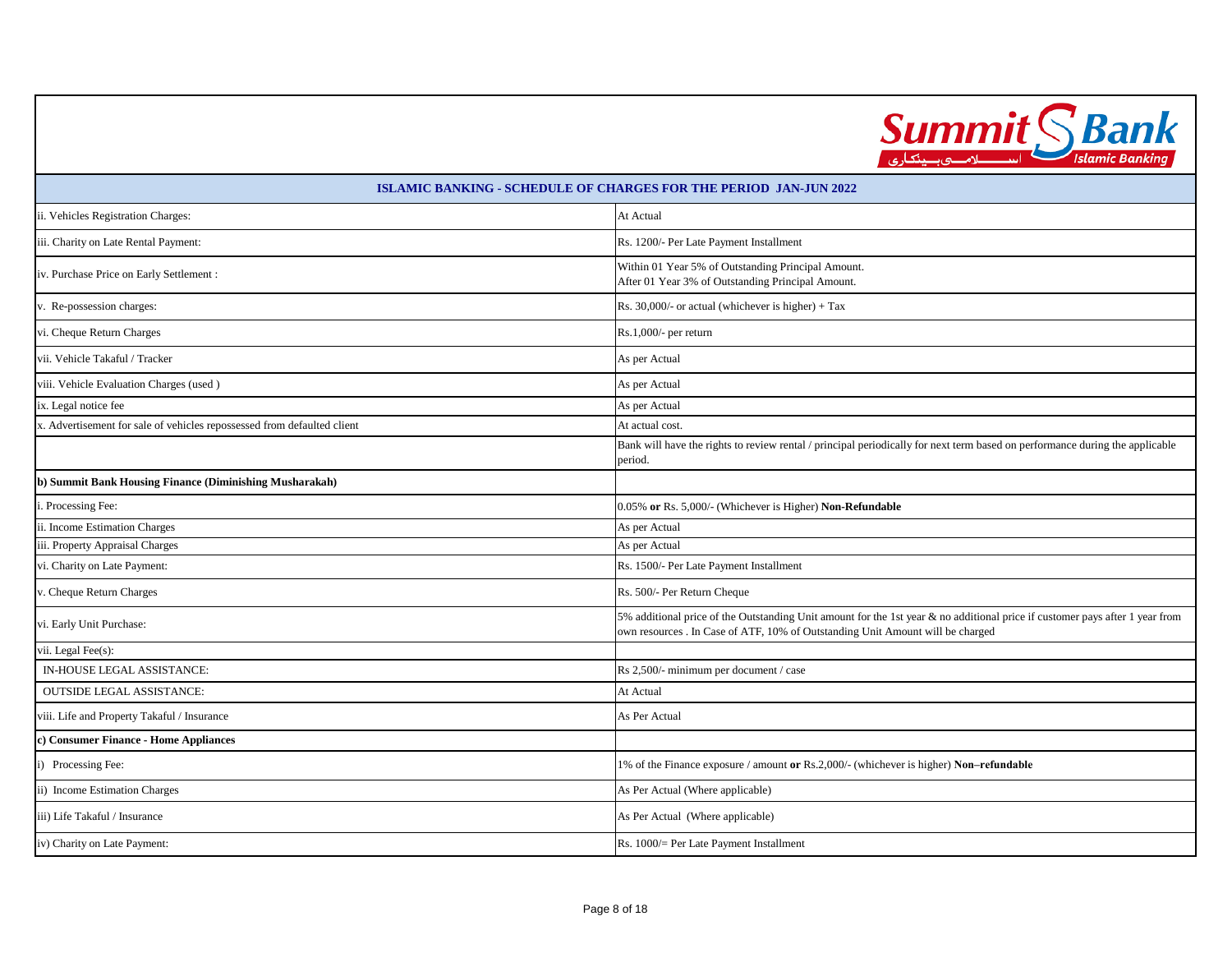

| v) Cheque Return Charges                                                      |                                                                            |                                                                                                        | Rs.500/- per return Cheque |  |  |
|-------------------------------------------------------------------------------|----------------------------------------------------------------------------|--------------------------------------------------------------------------------------------------------|----------------------------|--|--|
| vi) Purchase Price on Early Settlement:                                       |                                                                            | Within 01 Year 5% of Outstanding Principal Amount<br>After 01 Year 3% of Outstanding Principal Amount` |                            |  |  |
| vii) Legal Fee(s):                                                            |                                                                            |                                                                                                        |                            |  |  |
| IN-HOUSE LEGAL ASSISTANCE:                                                    |                                                                            | Rs 2,500/- minimum per document / case                                                                 |                            |  |  |
| <b>OUTSIDE LEGAL ASSISTANCE:</b>                                              |                                                                            | At Actual                                                                                              |                            |  |  |
| d) Personal Finance - Mua'win:                                                |                                                                            |                                                                                                        |                            |  |  |
| i) Processing Fee:                                                            |                                                                            | 1% of the finance amount or Rs.2,000/- (whichever is higher)                                           |                            |  |  |
| <b>J. CORPORATE/SME IJARAH</b>                                                |                                                                            |                                                                                                        |                            |  |  |
| i. Processing Fee:                                                            |                                                                            | 1% per case upfront or negotiable on customer to customer basis.                                       |                            |  |  |
| ii. Document Charges:                                                         |                                                                            | Actual                                                                                                 |                            |  |  |
| iii. Repossession Charges:                                                    |                                                                            | At actual as advised by repossession agencies.                                                         |                            |  |  |
| iv. Legal Expenses:                                                           |                                                                            | Actual as borne by the bank.                                                                           |                            |  |  |
| v. Cheques returned unpaid                                                    |                                                                            | Rs.1,000/-                                                                                             |                            |  |  |
| vi. Advertisement for sale of Articles repossessed from defaulted clients     |                                                                            | At actual cost.                                                                                        |                            |  |  |
| K. MISCELLANEOUS CHARGES                                                      |                                                                            |                                                                                                        |                            |  |  |
| 1. Summit Classic Account                                                     |                                                                            |                                                                                                        |                            |  |  |
| <b>Takaful Plan Type</b>                                                      | <b>Monthly Average Deposit Expected to Cover Takaful</b><br><b>Charges</b> | Takaful Charges p.a.<br><b>Takaful Coverage</b>                                                        |                            |  |  |
| Plan A                                                                        | PKR 250,000/- per person                                                   | Upto Rs. 250,000/-                                                                                     | Rs. 1,900/- or (at actual) |  |  |
| Plan B                                                                        | PKR 100,000/- per person                                                   | Upto Rs. 100,000/-                                                                                     | Rs. 1,100/- or (at actual) |  |  |
| Plan C                                                                        | PKR 50,000/- per person                                                    |                                                                                                        | Rs. 775/- or (at actual)   |  |  |
| 2. Summit Senior Citizen Account:                                             |                                                                            |                                                                                                        |                            |  |  |
| Balance requirement                                                           |                                                                            | No Minimum balance is applicable.                                                                      |                            |  |  |
| Cheque book issuance charges                                                  |                                                                            | Free                                                                                                   |                            |  |  |
| 3. Asaan Account                                                              |                                                                            |                                                                                                        |                            |  |  |
| Cheque book issuance charges                                                  |                                                                            | Rs. 7/- per leaf plus government levies if any                                                         |                            |  |  |
| 4. Investor Portfolio Securities Account: (IPS) Shariah compliant securities. |                                                                            |                                                                                                        |                            |  |  |
| Security Movement (To & From another bank)                                    |                                                                            | PKR 500 per transaction FED will be applicable                                                         |                            |  |  |
| Security (Buy/Sell)                                                           |                                                                            | PKR 500 per transaction FED will be applicable                                                         |                            |  |  |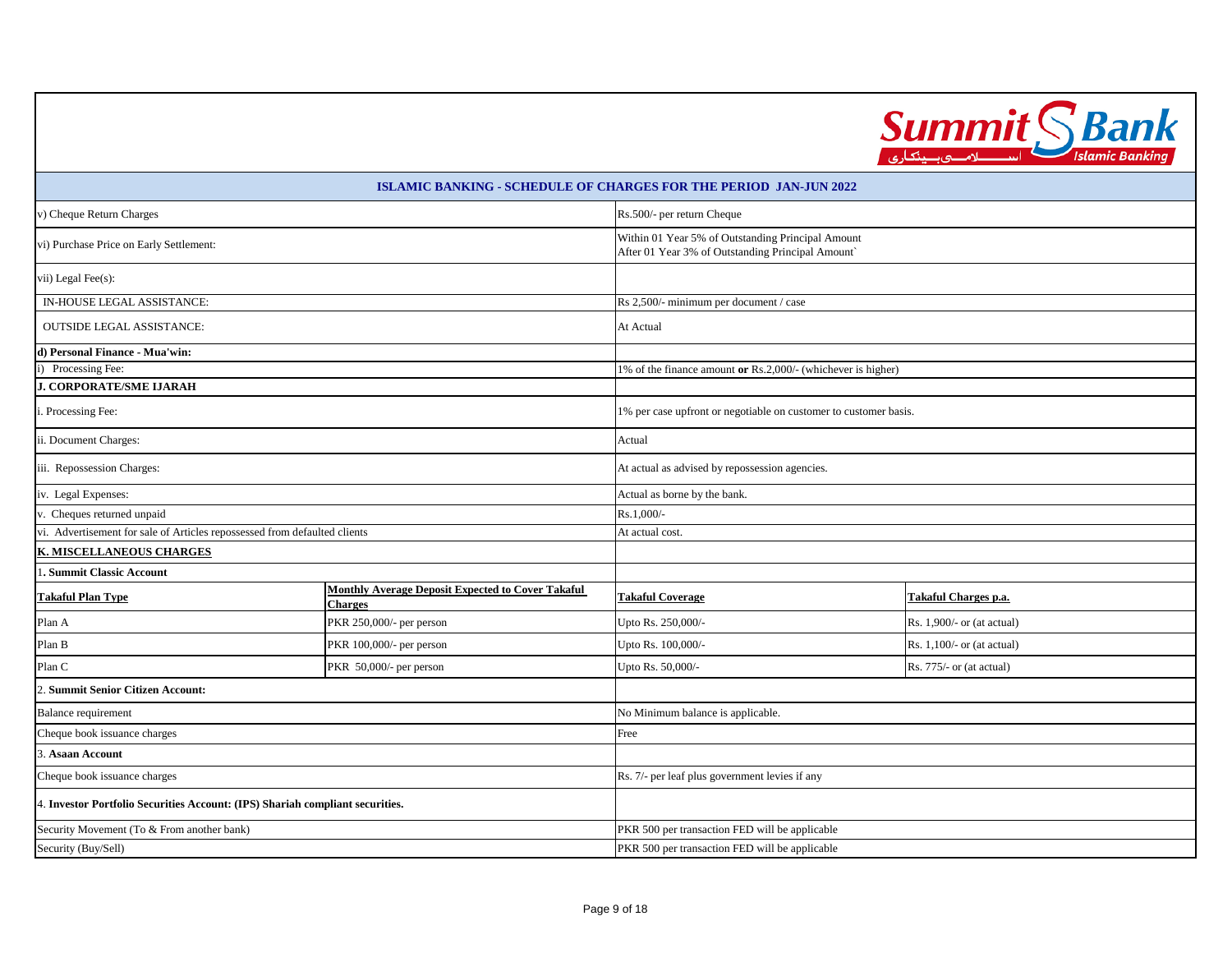

| <b>ISLAMIC BANKING - SCHEDULE OF CHARGES FOR THE PERIOD JAN-JUN 2022</b>                                                                                                                                                                        |                                                                                                                                                                                |  |
|-------------------------------------------------------------------------------------------------------------------------------------------------------------------------------------------------------------------------------------------------|--------------------------------------------------------------------------------------------------------------------------------------------------------------------------------|--|
| <b>Account Maintenance</b>                                                                                                                                                                                                                      | PKR 200 per month FED will be applicable                                                                                                                                       |  |
| Collection Coupon from SBP (Islamic Instruments)                                                                                                                                                                                                | No Charges                                                                                                                                                                     |  |
| Fund Transfer / Funds Out Flow (3rd party) Using RTGS.                                                                                                                                                                                          |                                                                                                                                                                                |  |
|                                                                                                                                                                                                                                                 | Charges Payable to **<br>Summit Bank Share of Charges **<br>Total Per Transaction **<br><b>SBP</b> Per Transaction<br>per Transaction                                          |  |
| i) MT 103 Facility<br>(Minimum amount through RTGS is Rs. 1 Million & Above)                                                                                                                                                                    |                                                                                                                                                                                |  |
| Transaction Time Window*                                                                                                                                                                                                                        |                                                                                                                                                                                |  |
| 9:00 AM to 1:00 PM                                                                                                                                                                                                                              | Rs. 200/-<br>Rs. 220/- $**$<br>$Rs. 20/-$                                                                                                                                      |  |
| 1:00 PM to 3:00 PM                                                                                                                                                                                                                              | Rs. 300/-<br>$Rs. 30/-$<br>$Rs. 330/$ -**                                                                                                                                      |  |
| 3:00 PM to 4:00 PM                                                                                                                                                                                                                              | Rs. 500/-<br>$Rs. 50/-$<br>$Rs.550/$ -**                                                                                                                                       |  |
|                                                                                                                                                                                                                                                 | FED will be applicable                                                                                                                                                         |  |
| ii) MT 102 Facility<br>(Minimum amount through RTGS is Rs 100,000/- to Rs 999,999)                                                                                                                                                              |                                                                                                                                                                                |  |
| Transaction Time Window*                                                                                                                                                                                                                        |                                                                                                                                                                                |  |
| 9:00 AM to 4:00 PM                                                                                                                                                                                                                              | Rs. 25/-<br>Rs. $50/-$ **<br>$Rs. 25/-$                                                                                                                                        |  |
|                                                                                                                                                                                                                                                 | FED will be applicable                                                                                                                                                         |  |
| *Note: Time schedule are as per five working days of a week i.e. Monday to Friday. The timing and charges may change as per SBP guidelines.                                                                                                     |                                                                                                                                                                                |  |
| ** Charges on RTGS customer transfers (MT 102 & MT 103) have been waived in light of SBP Instruction on "Measures to Limit the Spread of Corona Virus (COVID-19) by Promoting the use of Digital Payment Services" till furthe<br>instructions. |                                                                                                                                                                                |  |
| 5. Standing Instruction Charges:                                                                                                                                                                                                                | Rs.100/- per transaction (apart from other applicable charges).                                                                                                                |  |
| 6. Minimum Balance Charges:                                                                                                                                                                                                                     | No Minimum balance charges shall be applicable on all types of Deposit Accounts. However, the customer shall be required<br>to maintain minimum balance as per schedule below: |  |
| Type of Account                                                                                                                                                                                                                                 | Monthly Minimum Balance Requirement                                                                                                                                            |  |
| Rupee<br>Current                                                                                                                                                                                                                                | 10,000                                                                                                                                                                         |  |
| Rupee<br>Saving                                                                                                                                                                                                                                 | No Minimum balance is applicable.                                                                                                                                              |  |
| Others<br>Rupee                                                                                                                                                                                                                                 | 5,000                                                                                                                                                                          |  |
| F.C.<br>Current                                                                                                                                                                                                                                 | \$1,500                                                                                                                                                                        |  |

**Note: The bank at its discretion may close any account not maintaining the required minimum balance.**

. Cheques returned unpaid:

Others

Saving F.C.<br>Others F.C.

\$1,000

\$1,000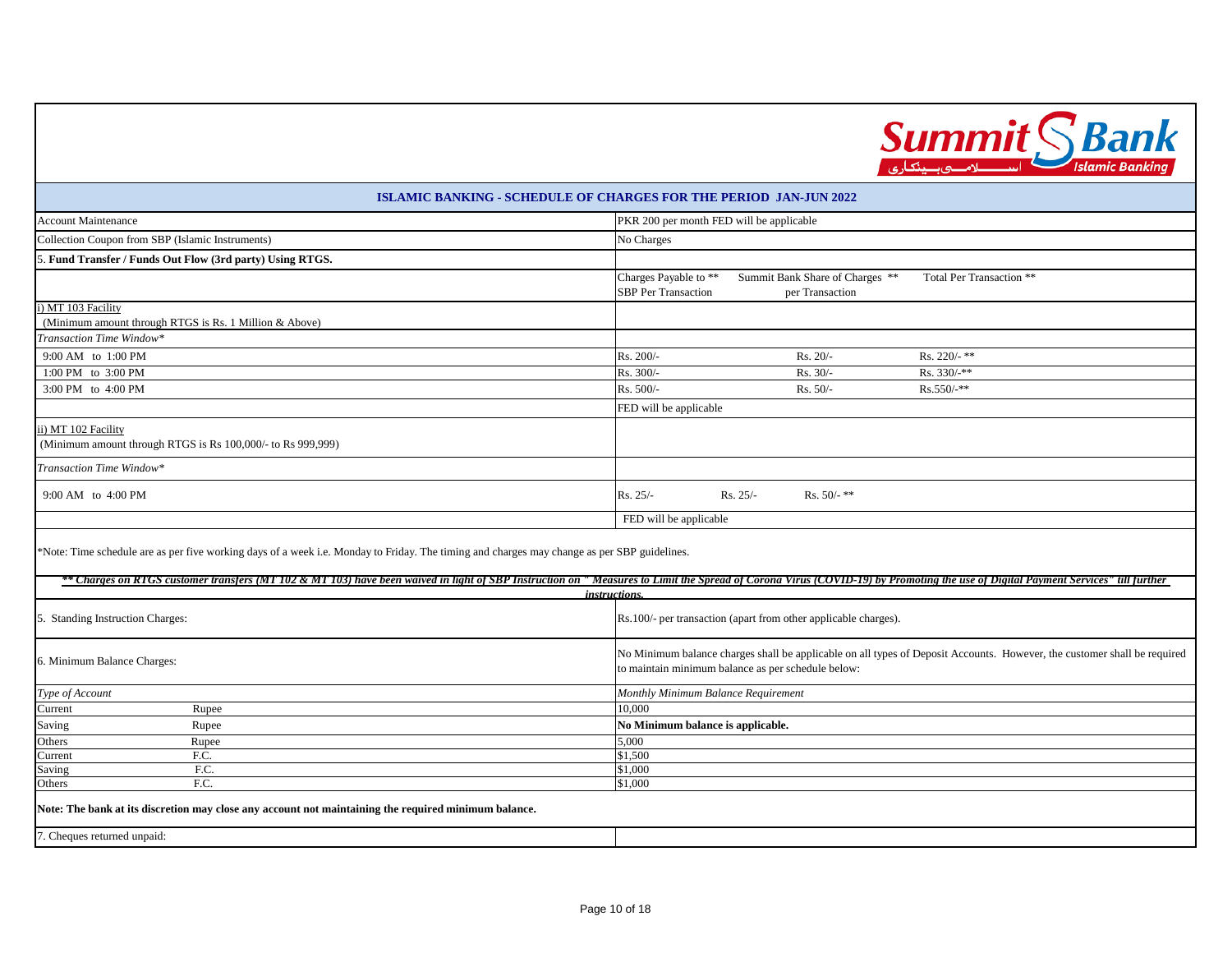

| a) Return of Cheque presented to us in case of insufficient funds in the account | Rs. 500/- per cheque to be recovered from the drawer's account on best effort basis (In all cases i.e. Cash, Clearing, Transfer<br>Delivery & Cash Transfer).                                                                                                                                                 |  |
|----------------------------------------------------------------------------------|---------------------------------------------------------------------------------------------------------------------------------------------------------------------------------------------------------------------------------------------------------------------------------------------------------------|--|
| b) Outward Clearing Cheques Returned unpaid:                                     | Nil.                                                                                                                                                                                                                                                                                                          |  |
| 8. Stop Payment of Cheques:                                                      | Rs. 500/- per cheque,<br>Rs. 500/- for multiple cheques per instruction                                                                                                                                                                                                                                       |  |
| 9. Duplicate Statement of Account:                                               | Rs. $35/-$ including F.E.D per statement (e.g. Rs. $30.20 + 4.80$ )                                                                                                                                                                                                                                           |  |
| 10. Statements of Account issued other than at standard frequencies              | Rs. 35/- including F.E.D per statement                                                                                                                                                                                                                                                                        |  |
| 11. Account Balance / Account Activity Certificates / Balance Confirmations:     | Rs.300/- per certificate                                                                                                                                                                                                                                                                                      |  |
| 12. Issuance of Credit Reports:                                                  | Rs.300/- per report, recoverable from account holder or correspondent bank, as applicable.                                                                                                                                                                                                                    |  |
| 13. Cheque Book Issuance & Destruction:                                          | Rs. 7/- per leaf plus government levies if any. (Free for Summit Senior Citizen Account).<br>In case, customer fails to collect cheque book within 90 days from respective Branch, cheque book will be shredded and<br>above mentioned charges will be recovered. (Except for Summit Senior Citizen Account). |  |
| 14. Cheque Book Dispatch:                                                        | Rs.100/- per book plus postage/courier charges                                                                                                                                                                                                                                                                |  |
| 15. Account closing charges:                                                     | NIL.                                                                                                                                                                                                                                                                                                          |  |
| 16. Cash Collection Services under Cash Management arrangements.                 | Rs.1,000/- per collection plus cost of security arrangement.                                                                                                                                                                                                                                                  |  |
| 17. Corporate Salary Disbursement:                                               | As per arrangement OR<br>Rs. 50/- per employee salary disbursement plus one time setup fee.                                                                                                                                                                                                                   |  |
| 18. Same day Clearing Charges                                                    | Rs.200/- per cheque                                                                                                                                                                                                                                                                                           |  |
| 19. Third Party Test verification charges:                                       | Rs.250/- per test                                                                                                                                                                                                                                                                                             |  |
| 20. Online banking Cash/Clearing Transactions:                                   | Free                                                                                                                                                                                                                                                                                                          |  |
| 21. Use of ATM at bank machines:                                                 | Free                                                                                                                                                                                                                                                                                                          |  |
| 22. Use of ATM at shared switch:                                                 | Actual as levied by the relevant bank.                                                                                                                                                                                                                                                                        |  |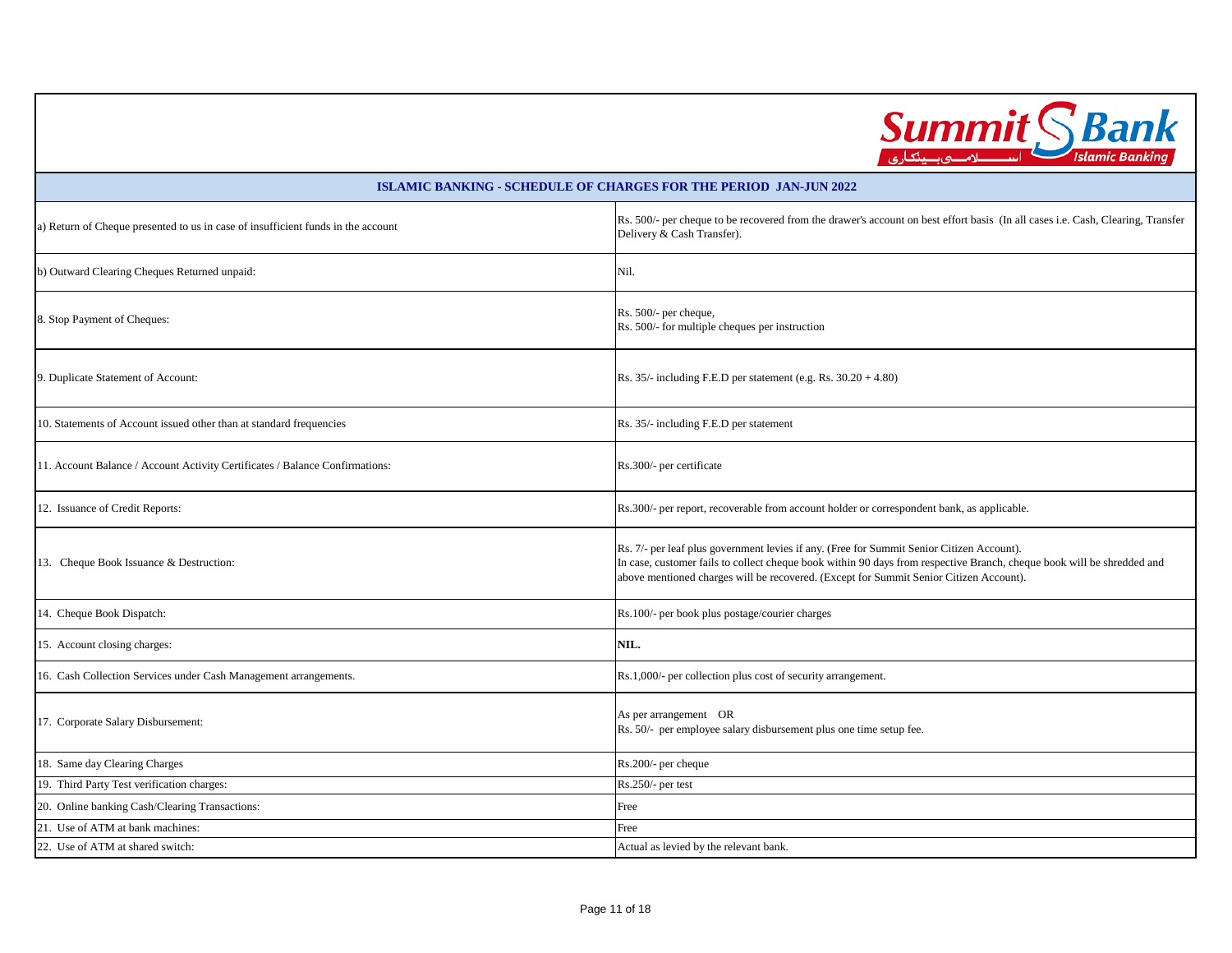

| <b>ISLAMIC BANKING - SCHEDULE OF CHARGES FOR THE PERIOD JAN-JUN 2022</b> |                                                                                                                                                                                                  |  |
|--------------------------------------------------------------------------|--------------------------------------------------------------------------------------------------------------------------------------------------------------------------------------------------|--|
| 23. Hold Mail Charges                                                    | Rs.1,000/- per half year                                                                                                                                                                         |  |
| 24. Obtaining Trade Related Credit Reports                               | At Actual                                                                                                                                                                                        |  |
| 25. Old Record Information Charges                                       | Rs. 300/- per transaction.                                                                                                                                                                       |  |
| 26. Dividend Warrant Payment and Processing (Shariah Compliant.)         | Commission @ 0.03% plus actual amount of Postage/Courier charges, subject to negotiation of rate based on volume of<br>business.                                                                 |  |
| 27. Mandate - Banker to the Issue Services                               | As per arrangement                                                                                                                                                                               |  |
| 28. Corporate Collection (Hospitals, Fuel Stations etc.)                 | As per arrangement                                                                                                                                                                               |  |
| L. TELECOMMUNICATION CHARGES                                             |                                                                                                                                                                                                  |  |
| 1. Swift:                                                                |                                                                                                                                                                                                  |  |
| a) Import LCs:                                                           | Rs.1,500/-<br>Full Text:<br>Short Text:<br>Rs.700/-<br>Rs.700/-<br>Amendments:                                                                                                                   |  |
| b) Swift Transfers:                                                      | Foreign TTs:<br>USD 15/or equivalent<br>Local TTs:<br>Rs.200/-                                                                                                                                   |  |
| c) Others:                                                               | Rs.700/-                                                                                                                                                                                         |  |
| 2. Courier:                                                              | Rs.2,500/- or actual whichever is higher<br>International:<br>Inter City:<br>Rs.100/-<br>Intra City:<br>$Rs.35/-$                                                                                |  |
| 3. Postage:                                                              | <b>International</b><br>Export Documents: At Actual<br>Others-Registered:<br>At Actual<br>Others-Ordinary:<br>At Actual<br><b>Domestic</b><br>Registered:<br>$Rs.50/-$<br>Ordinary:<br>$Rs.25/-$ |  |
| 4. Fax (per page):                                                       | Rs.100/-<br>Local:<br>Rs.200/-<br>Foreign:                                                                                                                                                       |  |
| 5. Telephones:                                                           | Estimated actual charges, depending upon the length of call; minimum Rs.200/-.                                                                                                                   |  |
| <b>M. LOCKERS*</b>                                                       |                                                                                                                                                                                                  |  |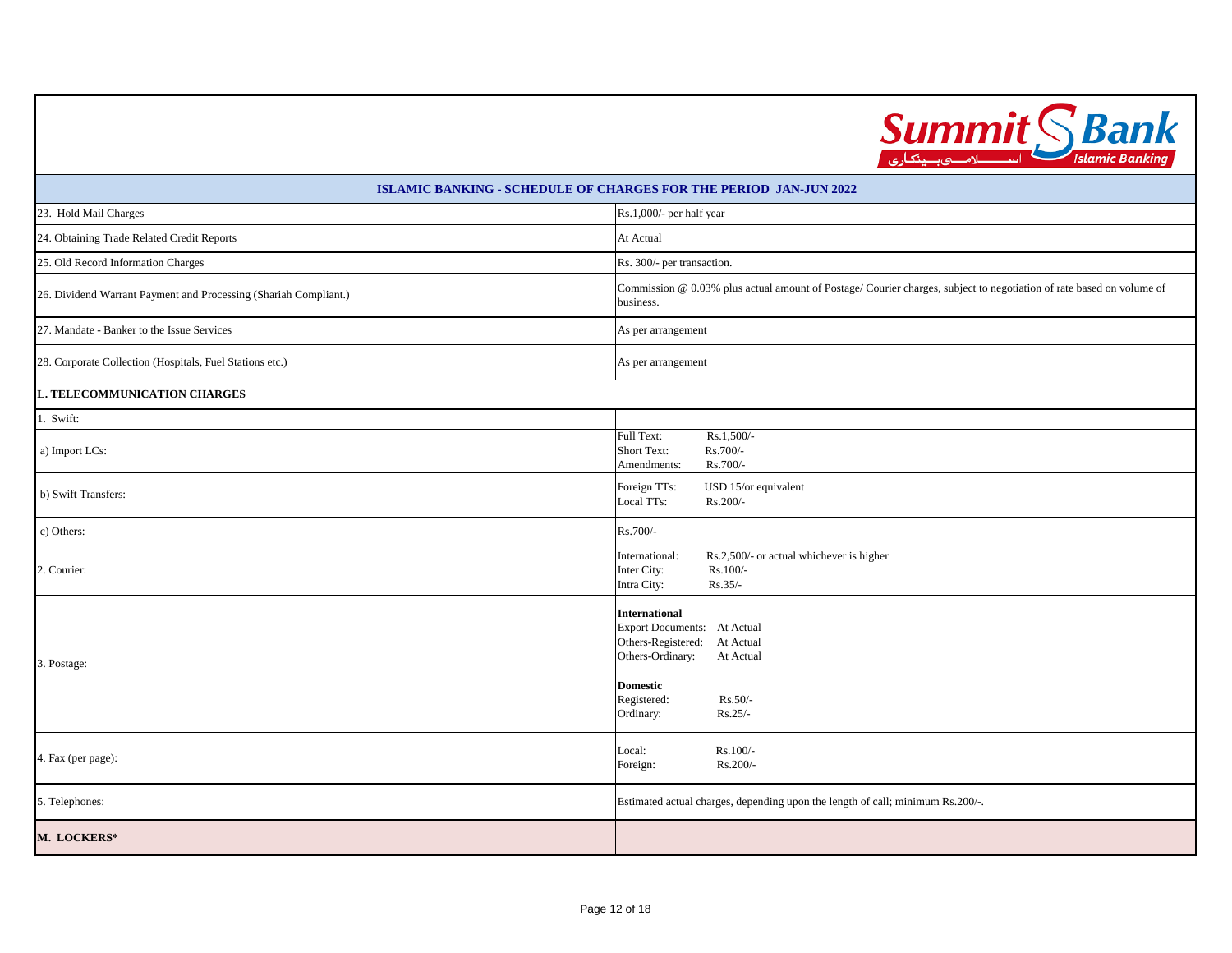

The rent charged from the customer will be attributed as rent for one month (The month in which locker is issued to the customer) and Bank will extend the services for another 11 months free of cost.

| a) Rent                                                                                                                                                 | Small:<br>Medium:<br>Large:<br>Extra large: | Rs. $1,500/$ - per month<br>Rs. $3,000/$ - per month<br>Rs. $4,000/$ - per month<br>Rs. $5,000/$ - per month |
|---------------------------------------------------------------------------------------------------------------------------------------------------------|---------------------------------------------|--------------------------------------------------------------------------------------------------------------|
| b) Key Deposit (in advance to be refunded on termination):                                                                                              | Small:<br>Medium:<br>Large:<br>Extra Large: | $Rs. 3,000/-$<br>Rs. $6,000/-$<br>$Rs. 9,000/-$<br>$Rs. 10,000/$ -                                           |
| Zero Rental Lockers : Locker rent will be waived for the customers maintaining Key Deposit as under during tenancy period. (Refundable on termination): |                                             |                                                                                                              |
|                                                                                                                                                         | Small:                                      | $Rs.20,000/-$                                                                                                |

|                                                                                                                   | Rs.40,000/-<br>Medium:<br>Rs.60,000/-<br>Large:<br>Rs 70,000/-<br>Extra Large:                                                                                                                                                                          |
|-------------------------------------------------------------------------------------------------------------------|---------------------------------------------------------------------------------------------------------------------------------------------------------------------------------------------------------------------------------------------------------|
| c) Late fee (Locker rent):                                                                                        | Rs. 150/- for Small,<br>Rs. 200/- for Medium,<br>Rs. 300/- for Large &<br>Rs. 500/- for Extra Large Per month with grace period of one month. The Bank will receive the late fee in Charity Fund<br>established as per Charity fund Policy of the Bank. |
| d) Breaking Charges:                                                                                              | Actual plus Rs.1,000/-                                                                                                                                                                                                                                  |
| e) Locker Takaful / Insurance Charges                                                                             | Takaful / Insurance coverage upto the limit prescribed below for each size of locker will be provided free of cost to the locker<br>holder.                                                                                                             |
| Takaful / Insurance Coverage                                                                                      | Rs. 500,000/-<br>Small:<br>Rs. 1,000,000/-<br>Medium:<br>Rs. 1,500,000/-<br>Large:<br>Rs. 2,000,000/-<br>Extra Large:                                                                                                                                   |
| Note:* Locker Facility is available at designated Branches only, for assistance please contact @ 021-111-124-365. |                                                                                                                                                                                                                                                         |
| N. DEBIT CARD CHARGES                                                                                             |                                                                                                                                                                                                                                                         |
| <b>Classic/Gold Charges</b>                                                                                       | <b>Classic</b><br>Gold                                                                                                                                                                                                                                  |
| <b>Initial Deposit Requirement</b>                                                                                | Rs. 500,000<br>N/A                                                                                                                                                                                                                                      |
| Annual Card Fee *(Primary Card -UnionPay International Card) - EMV:                                               | $Rs 700 + FED$<br>$Rs 1000 + FED$                                                                                                                                                                                                                       |
| Annual Card Fee (Supplementary Card -UnionPay International Card) - EMV:                                          | $Rs 600 + FED$<br>$Rs 800 + FED$                                                                                                                                                                                                                        |
| Annual Card Fee *(Primary Card -MASTER) - EMV:                                                                    | $Rs 800 + FED$<br>$Rs 1000 + FED$                                                                                                                                                                                                                       |
| Annual Card Fee (Supplementary Card - MASTER) - EMV                                                               | $Rs 800 + FED$<br>Rs 1000 +FED                                                                                                                                                                                                                          |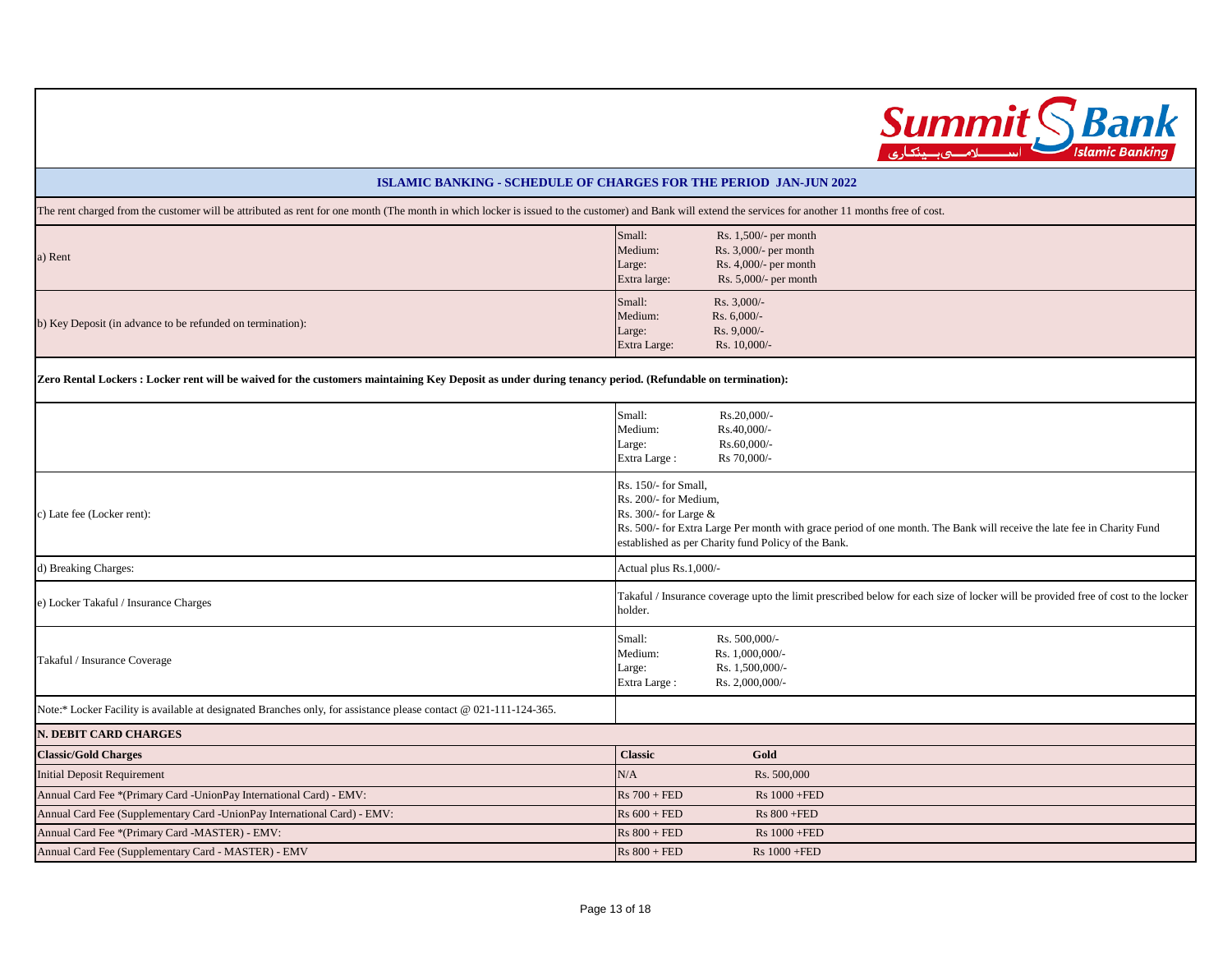

| <b>ISLAMIC BANKING - SCHEDULE OF CHARGES FOR THE PERIOD JAN-JUN 2022</b>                                   |                                                                                                                                                                                                                                                                                                                                                            |                                                                                                                                                                                      |
|------------------------------------------------------------------------------------------------------------|------------------------------------------------------------------------------------------------------------------------------------------------------------------------------------------------------------------------------------------------------------------------------------------------------------------------------------------------------------|--------------------------------------------------------------------------------------------------------------------------------------------------------------------------------------|
| *Annual Fees are waived for the first year of card operation. This applies to Supplementary cards as well. |                                                                                                                                                                                                                                                                                                                                                            |                                                                                                                                                                                      |
| Replacement Cards -EMV (UnionPay International Card & MASTER CARD)                                         |                                                                                                                                                                                                                                                                                                                                                            |                                                                                                                                                                                      |
| • Tier upgrade:                                                                                            | Free                                                                                                                                                                                                                                                                                                                                                       | Free                                                                                                                                                                                 |
| • Lost or stolen:                                                                                          | $Rs 700 + FED$<br>$Rs 600 + FED$<br>$Rs 800 + FED$<br>$Rs 800 + FED$                                                                                                                                                                                                                                                                                       | Rs 1000 +FED (UnionPay International Card Primary)<br>Rs 800 +FED (UnionPay International Card Supplementary<br>Rs 1000 +FED (Master Primary)<br>Rs 1000 +FED (Master Supplementary) |
| · Expired card replacement:                                                                                | Free                                                                                                                                                                                                                                                                                                                                                       | Free                                                                                                                                                                                 |
| <b>Local Transactions:</b>                                                                                 |                                                                                                                                                                                                                                                                                                                                                            |                                                                                                                                                                                      |
| Cash Withdrawal Fee (Summit Bank Customer on Summit Bank ATM)                                              | Free                                                                                                                                                                                                                                                                                                                                                       |                                                                                                                                                                                      |
| Cash Withdrawal Fee (Summit Bank Customer on 1Link Switch ATM)                                             | Rs.18.75/-                                                                                                                                                                                                                                                                                                                                                 |                                                                                                                                                                                      |
| Receipt on other ATM Cash Withdrawal (Summit Bank Customer on 1Link Switch ATM)                            | $Rs.2.50/-$                                                                                                                                                                                                                                                                                                                                                |                                                                                                                                                                                      |
| Cash Withdrawal Fee (Summit Bank Customer on Mnet Switch ATM)                                              | Rs. 15/-<br>or at Actual                                                                                                                                                                                                                                                                                                                                   |                                                                                                                                                                                      |
| Cash Withdrawal Fee (Summit Bank Customer on White Label ATM)                                              | $Rs.50/-$                                                                                                                                                                                                                                                                                                                                                  |                                                                                                                                                                                      |
| Balance Inquiry Fee (Summit Bank Customer on Summit Bank ATM)                                              | Free                                                                                                                                                                                                                                                                                                                                                       |                                                                                                                                                                                      |
| Balance Inquiry Fee (Summit Bank Customer on 1Link Switch ATM)                                             | Rs. 2.5/- per Transaction                                                                                                                                                                                                                                                                                                                                  |                                                                                                                                                                                      |
| Balance Inquiry Fee (Summit Bank Customer on Mnet Switch ATM)                                              | 5/- or at Actual                                                                                                                                                                                                                                                                                                                                           |                                                                                                                                                                                      |
| Balance Inquiry Fee (Summit Bank Customer on White Label ATM)                                              | 5/- or at Actual                                                                                                                                                                                                                                                                                                                                           |                                                                                                                                                                                      |
| Title Fetch charges for Non-Banking Entities                                                               | $Rs.5/-$                                                                                                                                                                                                                                                                                                                                                   |                                                                                                                                                                                      |
| Switch Dispute Resolution (SDRS) Charges                                                                   | $Rs.15/-$ *<br>* Note:<br>• In ATM/POS dispute, re-dispute & debit authority transactions, etc., charges shall apply to Acquirer for valid dispute.<br>In ATM/POS dispute $&$ re-dispute transactions, etc., charges shall apply to Issuer for in-valid dispute.<br>• In 1IBFT dispute, re-dispute & debit authority transactions etc. charges shall apply |                                                                                                                                                                                      |
| <b>International Transactions</b>                                                                          |                                                                                                                                                                                                                                                                                                                                                            |                                                                                                                                                                                      |
| • Cash Withdrawal                                                                                          | 4% or Minimum Rs 400/-                                                                                                                                                                                                                                                                                                                                     |                                                                                                                                                                                      |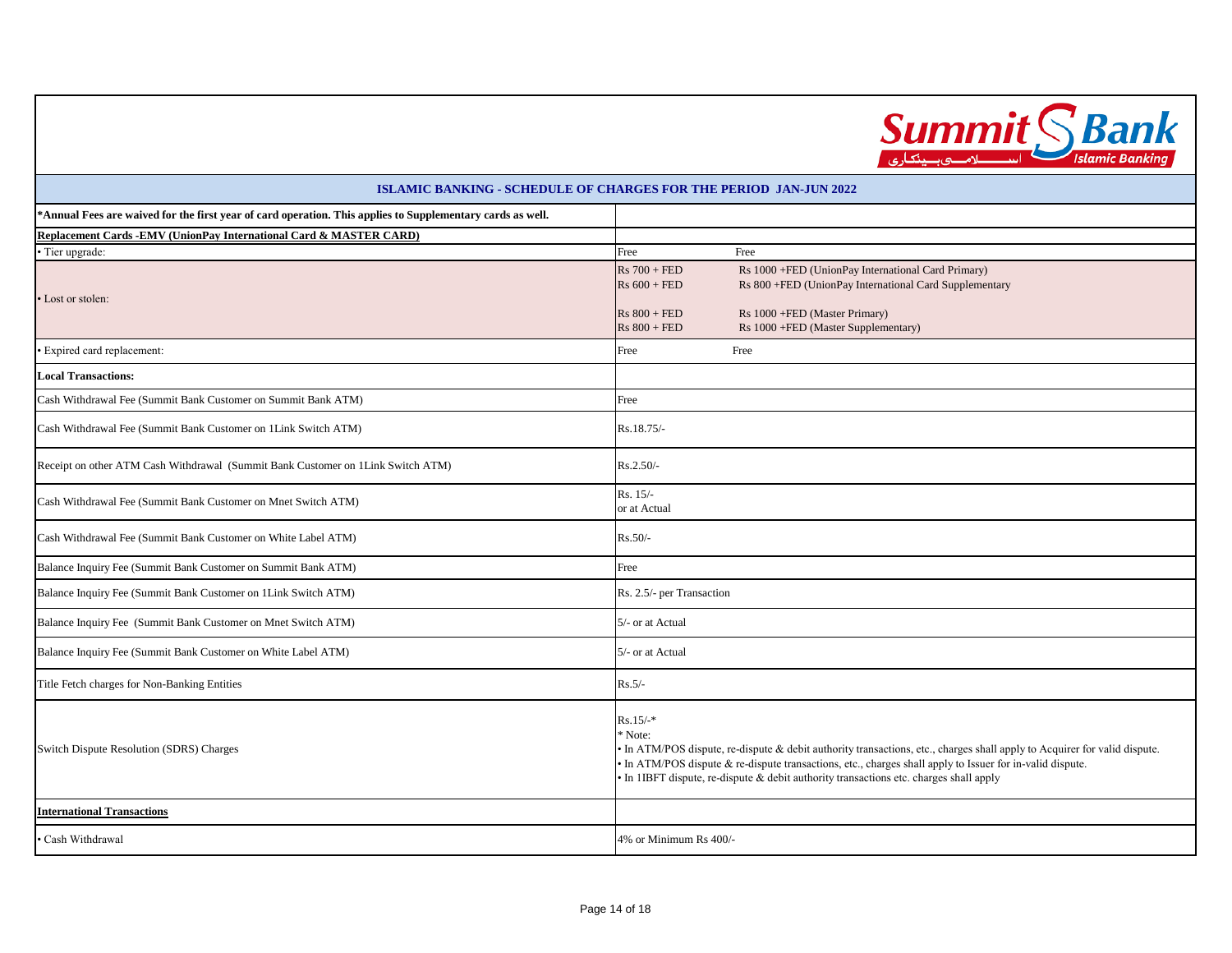

| <b>ISLAMIC BANKING - SCHEDULE OF CHARGES FOR THE PERIOD JAN-JUN 2022</b>                                                |                                                                                                      |  |
|-------------------------------------------------------------------------------------------------------------------------|------------------------------------------------------------------------------------------------------|--|
| POS Transactions                                                                                                        | 4% or Minimum Rs 400/-                                                                               |  |
| <b>Balance Inquiry</b>                                                                                                  | Rs. 200/- per transaction at all international locations.                                            |  |
| Online Collection of Government Taxes & Duties                                                                          | Charges Eliminated as per SBP instruction FD circular No. 04 of 2019                                 |  |
| <b>Transaction Slab</b>                                                                                                 |                                                                                                      |  |
| $0 - 100,000$                                                                                                           | Rs. 10/- Charges Eliminated as per SBP instruction FD circular No. 04 of 2019                        |  |
| 100,001 - 1,000,000                                                                                                     | Rs. 20/- Charges Eliminated as per SBP instruction FD circular No. 04 of 2019                        |  |
| Above 1000,000                                                                                                          | Rs. 50/- Charges Eliminated as per SBP instruction FD circular No. 04 of 2019                        |  |
| <b>Transaction Retrieval / Charge Back</b>                                                                              |                                                                                                      |  |
| Local Transactions                                                                                                      | Gold<br>Classic<br>$Rs. 250/$ -*<br>$Rs. 250/-$ *<br>*Plus Actual UnionPay International Card/Master |  |
| International Transactions                                                                                              | Rs. 500*<br>$Rs. 500/$ -*<br>*Plus Actual UnionPay International Card/Master                         |  |
| Arbitration Charge back                                                                                                 | USD500 *<br><b>USD500*</b><br>or as per actual charges of UnionPay International Card/Master         |  |
| Other Card - ATM CARD CHARGES                                                                                           |                                                                                                      |  |
| Issuance / Annual - Payroll ATM Card                                                                                    | Free                                                                                                 |  |
| Re issuance Payroll ATM Card (Lost / Stolen)                                                                            | Rs. 125/-                                                                                            |  |
| O. e-Alert charges - eAlerts to all ADC transactions to registered mobile phone numbers and valid email addresses       | Free                                                                                                 |  |
| P. SMS Banking Charges                                                                                                  | Rs. $40 + FED$ per month or Rs. $480 + FED$ per annum                                                |  |
| Q. e-Banking (Internet Banking)                                                                                         | Free                                                                                                 |  |
| Kuickpay - via ATM, web, Mobile App                                                                                     | Free                                                                                                 |  |
| PayFast-eCommerce Payment                                                                                               | Free                                                                                                 |  |
| Daraz.Pk<br>Offering token payment for daraz.pk under 1link biller and also payment via Net Connect (internet Banking). | Free                                                                                                 |  |
| R. Summit Mobile App                                                                                                    |                                                                                                      |  |
| <b>QR</b> Payment                                                                                                       | Free                                                                                                 |  |
| S. Mobile Recharge (Air-time purchase) through ATM, Web, Mobile & Contact Center                                        | Free (Charges Waived)                                                                                |  |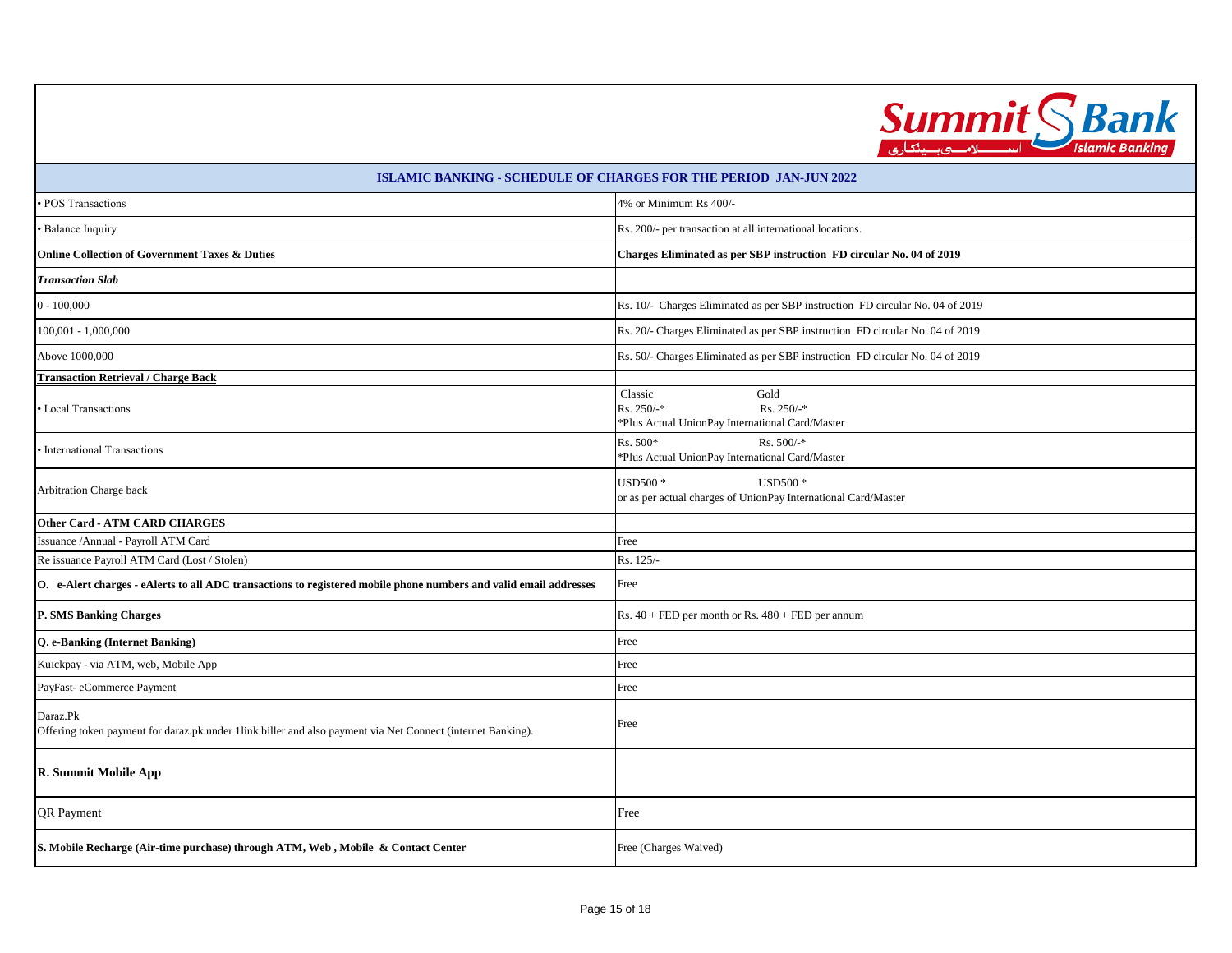|                                                                              |      | <b>Summit SBank</b><br>اسىسىلامىھەسىنگارى<br><b>Islamic Banking</b> |
|------------------------------------------------------------------------------|------|---------------------------------------------------------------------|
| <b>ISLAMIC BANKING - SCHEDULE OF CHARGES FOR THE PERIOD JAN-JUN 2022</b>     |      |                                                                     |
| Fund Transfer (within Summit Bank) through ATM, Web, Mobile & Contact Center | Free |                                                                     |

Г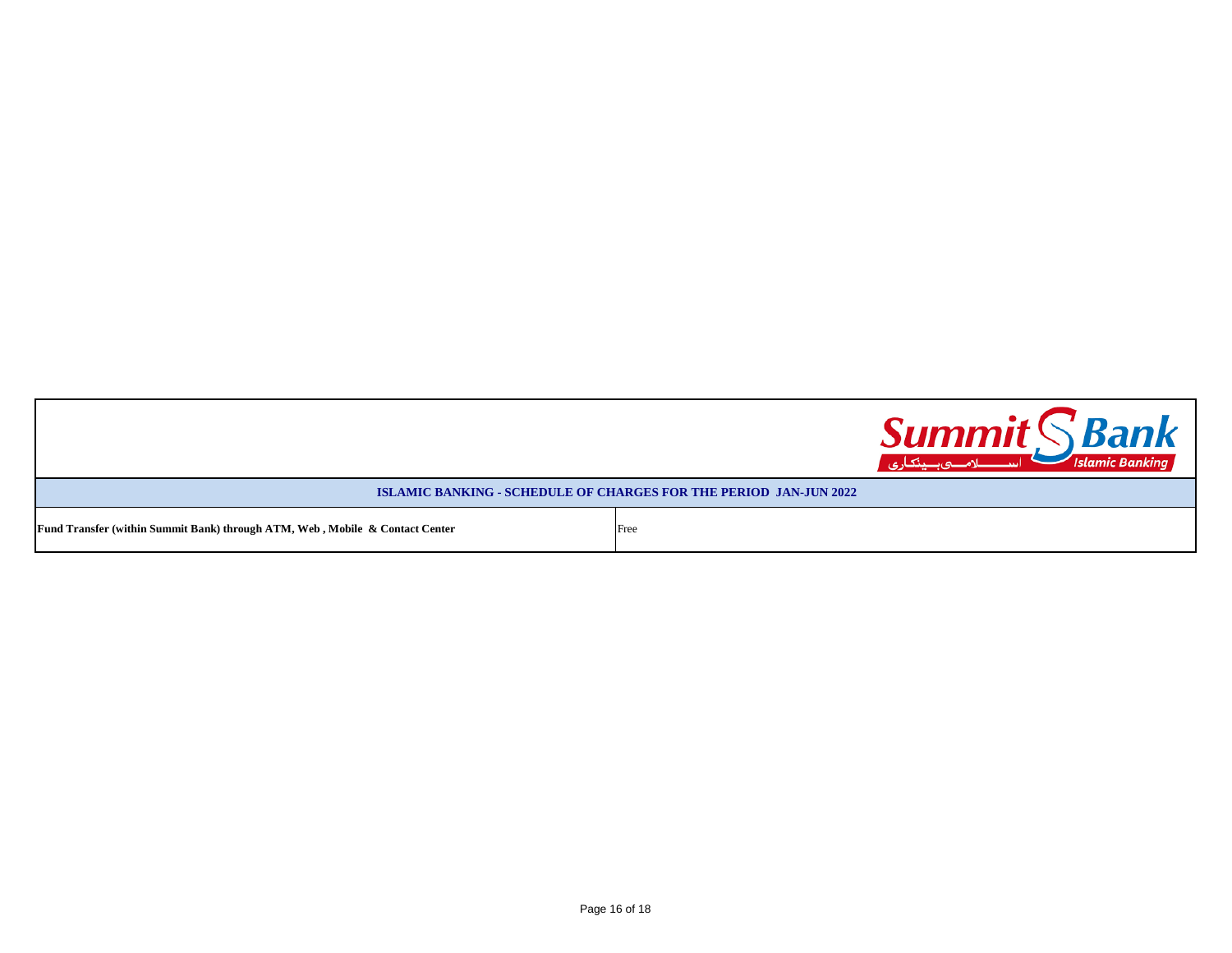

| <b>ISLAMIC BANKING - SCHEDULE OF CHARGES FOR THE PERIOD JAN-JUN 2022</b>                                                                                                                                                       |                                                                                                                                                                                                                                                                                                                                                                                                                |  |
|--------------------------------------------------------------------------------------------------------------------------------------------------------------------------------------------------------------------------------|----------------------------------------------------------------------------------------------------------------------------------------------------------------------------------------------------------------------------------------------------------------------------------------------------------------------------------------------------------------------------------------------------------------|--|
| IBFT (Inter-Bank Fund Transfer) through ATM, Web, Mobile & Contact Center                                                                                                                                                      | Free IBFT services to individual customers up to, at least, a minimum aggregate sending limit of Rs. 25,000 per month/per<br>account.<br>For transactions exceeding monthly aggregated limit of Rs. 25,000 per account, a transaction fee of 0.1% of the transaction<br>amount or Rs200, whichever is lower will be charged to the customer.<br>These charges are inclusive of all applicable FED/Service tax. |  |
| Title Fetch charges for Inter Bank fund transfer (IBFT such as through ATM, Internet Banking, Summit Mobile (App) and<br>Ufone USSD)                                                                                           | Rs. 1/-                                                                                                                                                                                                                                                                                                                                                                                                        |  |
| *Home Remittance<br>*eDividend                                                                                                                                                                                                 | Free<br>Free                                                                                                                                                                                                                                                                                                                                                                                                   |  |
| UBP (Utility Bill Payment) through ATM, Web, Mobile & Contact Center                                                                                                                                                           | Free                                                                                                                                                                                                                                                                                                                                                                                                           |  |
| Card Bills Payments through ATM, Web, Mobile & Contact Center                                                                                                                                                                  | Free                                                                                                                                                                                                                                                                                                                                                                                                           |  |
| T. 1Bill Payment via ATM, Web, Mobile App                                                                                                                                                                                      | Free                                                                                                                                                                                                                                                                                                                                                                                                           |  |
| <b>WAIVER OF CHARGES*</b>                                                                                                                                                                                                      |                                                                                                                                                                                                                                                                                                                                                                                                                |  |
| in General Pool of the Bank. For the purposes of determination of exemption, previous month's average balance should be used; Commission on following type of transactions will also not be deducted from such customers.      | 'Postage, Courier, Telephone, Telex and Fax Charges will not be recovered from account holders maintaining an average monthly balance of Rs.0.100 million or equivalent in Current, Bachat Saving Account and/or in Daily Savi                                                                                                                                                                                 |  |
| I.Pay Order, Demand Draft, CDR Issuance and Cancellation                                                                                                                                                                       |                                                                                                                                                                                                                                                                                                                                                                                                                |  |
| 2.Outward Remittances-Local & Foreign*                                                                                                                                                                                         |                                                                                                                                                                                                                                                                                                                                                                                                                |  |
| 3. Inward Remittances -Local & Foreign                                                                                                                                                                                         |                                                                                                                                                                                                                                                                                                                                                                                                                |  |
| 4. Collection of Local & Foreign Currency Cheques                                                                                                                                                                              |                                                                                                                                                                                                                                                                                                                                                                                                                |  |
| 5. Statement of Accounts                                                                                                                                                                                                       |                                                                                                                                                                                                                                                                                                                                                                                                                |  |
| 5.Returned Cheques                                                                                                                                                                                                             |                                                                                                                                                                                                                                                                                                                                                                                                                |  |
| 7.Stop Payment of Cheques                                                                                                                                                                                                      |                                                                                                                                                                                                                                                                                                                                                                                                                |  |
| <b>8.Standing Instruction Fee</b>                                                                                                                                                                                              |                                                                                                                                                                                                                                                                                                                                                                                                                |  |
| 9.Issuance of Balance Confirmation Statement/ Certificate                                                                                                                                                                      |                                                                                                                                                                                                                                                                                                                                                                                                                |  |
| 10. Delivery of Cheque books by Registered Mail                                                                                                                                                                                |                                                                                                                                                                                                                                                                                                                                                                                                                |  |
| 11. Issuance of Withdrawals Slips                                                                                                                                                                                              |                                                                                                                                                                                                                                                                                                                                                                                                                |  |
| 12.M Form Approval                                                                                                                                                                                                             |                                                                                                                                                                                                                                                                                                                                                                                                                |  |
| 13. Cash Collection Services if collection is equivalent to Rs.0.500 million and/or above<br>14.Same day clearing charges                                                                                                      |                                                                                                                                                                                                                                                                                                                                                                                                                |  |
| 15. Cheque Book issuance charges.                                                                                                                                                                                              |                                                                                                                                                                                                                                                                                                                                                                                                                |  |
| 16.Hold Mail Charges                                                                                                                                                                                                           |                                                                                                                                                                                                                                                                                                                                                                                                                |  |
| a). Summit Bank Staff is also exempted from all charges*                                                                                                                                                                       |                                                                                                                                                                                                                                                                                                                                                                                                                |  |
| b). The under mentioned categories are exempted from levy of account opening, maintenance and closing charges. Moreover, there is no initial balance required for opening of accounts of under mentioned categories as per dir |                                                                                                                                                                                                                                                                                                                                                                                                                |  |
| Pakistan.                                                                                                                                                                                                                      |                                                                                                                                                                                                                                                                                                                                                                                                                |  |